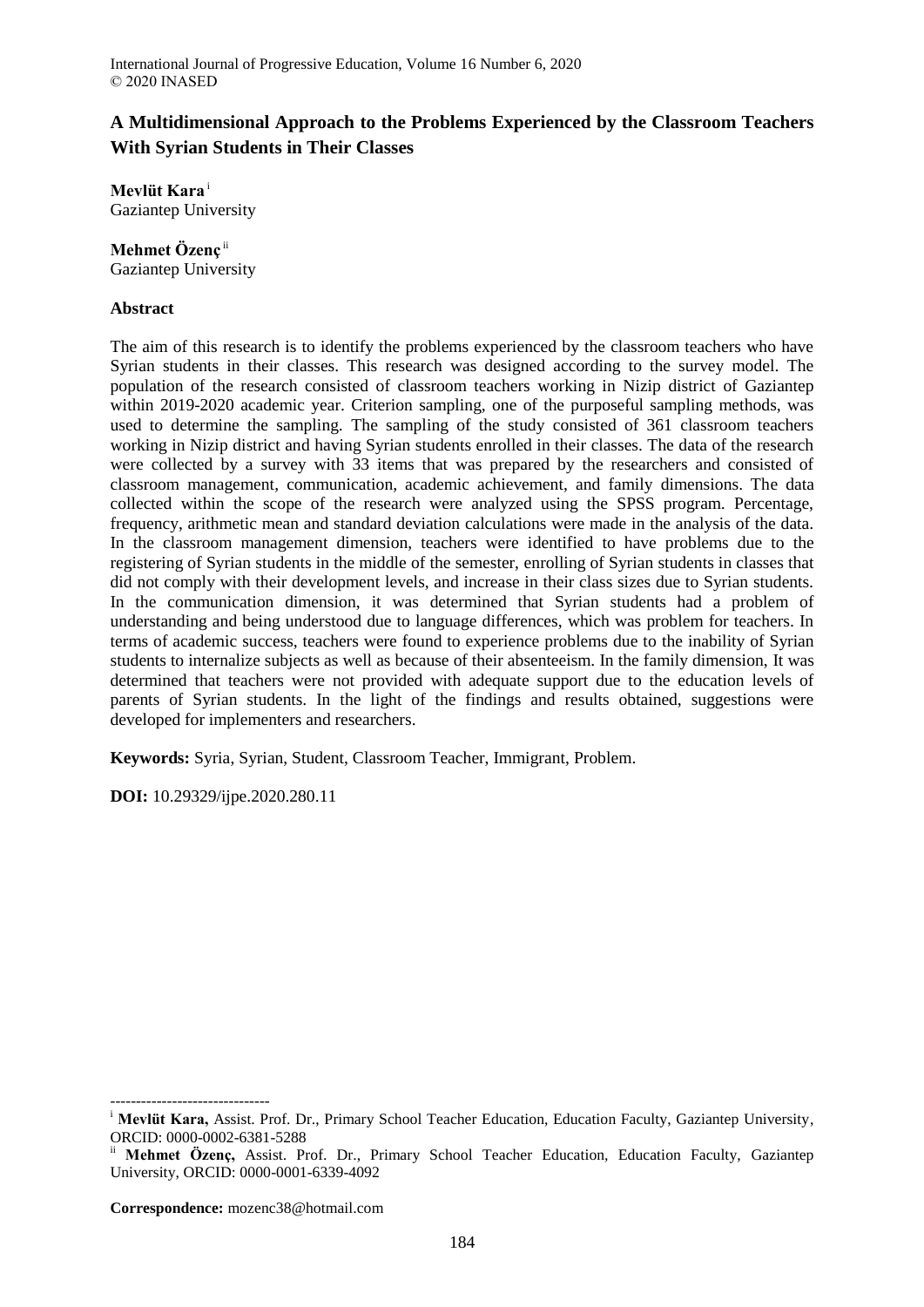## **INTRODUCTION**

Migration, which has become one of the most important problems of today, is defined as "the relocation of individuals or communities from one country to another country, from one settlement to another settlement for economic, social and political reasons; moving; migration; immigration" (Turkish Language Institution [TDK], 2020). According to the glossary prepared by the International Organization for Migration (IOM), migration is "the relocation of a person or a group of people crossing an international border or within a state." Regardless of the duration, structure and cause, they are the population movements where people are relocated" (Glossary on Migration, 2020:35-36). Migration is an element that affects all areas of life. Migration, which cannot simply be defined as a movement of relocation, is an important event that can take place both inside and outside the country, affecting societies in terms of social, cultural, economic and political structures (Sayın, Usanmaz and Aslangiri, 2016:2). When we examine the definitions about migration, it is seen that the common point of all is an important event affecting the lives of people.

With the introduction of the concept of immigration on the agenda, concepts such as immigrants, refugees, asylum seekers and providing temporary protection have been used interchangeably. There is no universally accepted definition of 'immigrant' on an international scale. The term immigrant is generally understood to cover all cases where the individual decides to immigrate without the interference of coercive external factors and with all his or her own free will due to 'personal suitability' reasons (Glossary on Migration, 2020: 37). According to this definition, everyone participating in the migration movement is considered as a migrant. According to the 1951 Convention on the Legal Status of Refugees, the refugee is defined as "A person who is outside of the country where he / she is a citizen due to the fear of oppression based on his/her race, religion, nationality, membership to a social group and political views, and who does not want to benefit from the protection of the relevant country because of this fear" (Glossary on Migration, 2020:65). There is a legal dimension in the concept of refugee. It is possible to recognize individuals as refugees based on the decision of the country of residence and the United Nations High Commissioner for Refugees. Asylum-seeker is the person who seeks security in a country other than his own country in order to be protected from persecution or serious harm and waits for the result of his application for refugee status within the framework of relevant national or international documents. As a result of a negative decision, these people have to leave the country (Glossary on Migration, 2020: 74). Asylum-seekers are people who expect to obtain the refugee rights in their country of residence. The regulation, which was developed to provide temporary protection by the state without being subject to individual status determination process, is called "temporary protection" (Glossary on Migration, 2020:33).

Turkey is the gateway to the Middle East due to its location. Turkey has been affected in various ways by the incidents that occurred in neighboring countries. Finally, with the spread of the Arab Spring, there have been internal conflicts in Syria. In Syria, where the civil war started, people found the cure in leaving their country and lands. The largest share of this migration wave affected Turkey. Turkey has social, historical, cultural and kinship ties with Syria, with which it has the longest land border. With the "open door" policy it has adopted, Turkey has been trying to cure the human tragedy experienced by the immigrants. Turkey has awarded the temporary protection right to the Syrians who have taken refuge in its borders.

According to the data of the Directorate General of Migration Management (DGMM), 256.971 Syrian foreigners were hosted in 26 temporary accommodation centers established in 10 cities. However, due to the lack of the necessary trust and peace environment in the Syrian Arab Republic, the length of stay of Syrians under temporary protection has prolonged and an obligation to ensure social cohesion has emerged. For this reason, Syrians under temporary protection are encouraged to continue their lives outside temporary accommodation centers. As of July 2019, 108,732 foreigners are hosted in 11 temporary accommodation centers in 8 provinces. In addition to the temporary accommodation centers, there are 3,514,016 Syrians living in 81 provinces of Turkey under temporary protection status. The city with the highest Syrian population after Istanbul is Gaziantep with 453.409 people. The table below contains data belonging to the Syrians under temporary protection (Directorate General of Migration Management [DGMM], 2020):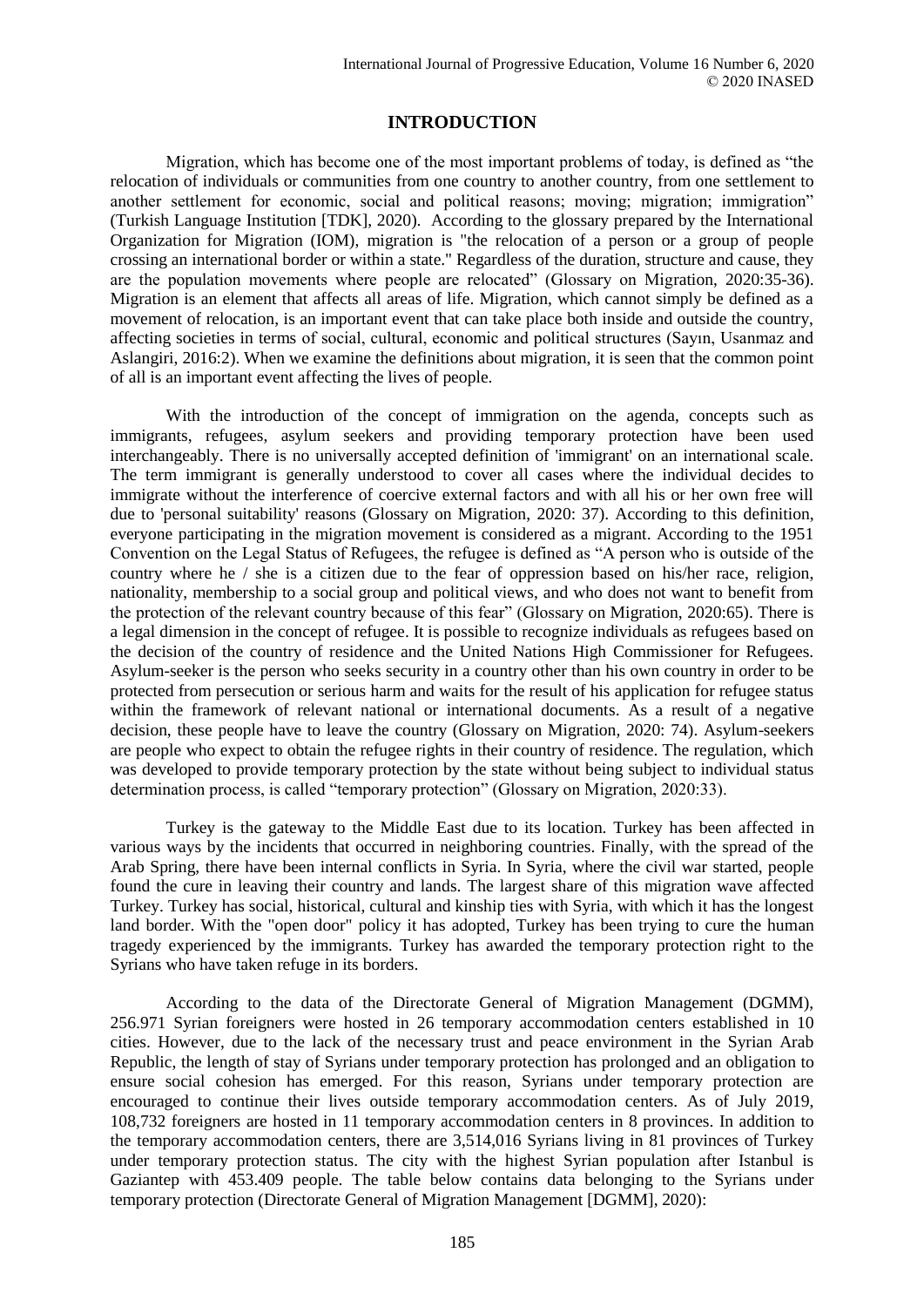| Age          | Male      | Female    | Total     |
|--------------|-----------|-----------|-----------|
| <b>TOTAL</b> | 1.927.069 | 1.658.140 | 3.585.209 |
| $0 - 4$      | 249.234   | 232.009   | 481.243   |
| $5-9$        | 267.520   | 251.610   | 519.130   |
| $10 - 14$    | 205.002   | 193.687   | 398.689   |
| $15 - 18$    | 141.520   | 119.999   | 261.519   |
| 19-24        | 286.513   | 271.515   | 504.028   |
| 25-29        | 210.570   | 153.625   | 364.195   |
| 30-34        | 164.371   | 119.154   | 283.525   |
| 35-39        | 121.425   | 95.759    | 217.184   |
| 40-44        | 84.361    | 73.753    | 158.114   |
| 45-49        | 57.480    | 55.597    | 113.077   |
| 50-54        | 46.799    | 44.852    | 91.651    |
| 55-59        | 33.514    | 33.473    | 66.987    |
| 60-64        | 23.731    | 24.494    | 48.225    |
| 65-69        | 15.391    | 19.546    | 34.937    |
| 70-74        | 9.386     | 10.275    | 19.661    |
| 75-79        | 4.771     | 5.826     | 10.597    |
| 80-84        | 2.901     | 3.725     | 6.626     |
| 85-89        | 1.542     | 1.976     | 3.518     |
| $90+$        | 1.031     | 1.269     | 2.300     |

|  | Table 1. Age and Gender Distribution of Syrians Under Temporary Protection (DGMM, 2020) |  |
|--|-----------------------------------------------------------------------------------------|--|
|  |                                                                                         |  |

Table 1 shows that there are 519,130 Syrian children who have reached the preschool and primary school age (5-9 years old). There are 1,179,338 children (5-18 years old) at schooling age. Education is a requirement for these children. The presence of 481,243 children in the age group of 0- 4 also means that new children will reach the school age every year. Syrian children in numbers greater than the total number of students in some European countries, have enrolled in the Turkish education system. This has brought up certain issues. It is also natural for children who enter the system without knowing the culture, life and language of the country to experience and cause various problems.

The fact that the Syrians under temporary protection will not be leaving Turkey in the short term leads to the problem of how the children at the school age will adapt to the education system. Various methods have been tried to eliminate this problem. With the circular of the Ministry of National Education numbered 2014/21, a decision was taken to establish Temporary Education Centers. The purpose of the education given in these centers, which will be established with the approval of the governorship, is to ensure that the foreign students who have migrated to our country continue their education, and that they would not lose any years when they return to their countries or want to enroll in schools of all types and degrees under the Ministry (Ministry of National Education [MONE], 2014). According to 2017 data, while 223,049 students were enrolled in 318 temporary education centers in 21 provinces (General Directorate of Lifelong Learning [GDLL], 2018a), according to 2018 data, 108,604 students were taught in 215 temporary education centers (GDLL, 2018b). According to these data, the number of students in temporary education centers has decreased gradually and students are enrolled in schools in the cities. In the 2019-2020 academic year, temporary education centers were completely closed and 684,919 Syrian students were included in the education system. The schooling rate is 63.29% (GDLL, 2020). Both the number of students included in the education system increased and the schooling rate of Syrians at school age inclined in years. This shows that a progress has been made to solve the problem of including Syrians at the school age in the education system. However, does the improvement in quantity ensure the same rate of improvement in quality?

The immigrant problem is the problem of the whole world. It is a time-consuming process for immigrants to adapt to the country they migrate to. There are problems encountered in this process. As immigrants experience economic problems, school-age immigrant children are unable to benefit from the education system of the countries sufficiently. First and foremost, the language problem makes it difficult for children to adapt to the education system of the country they live in. According to Ereş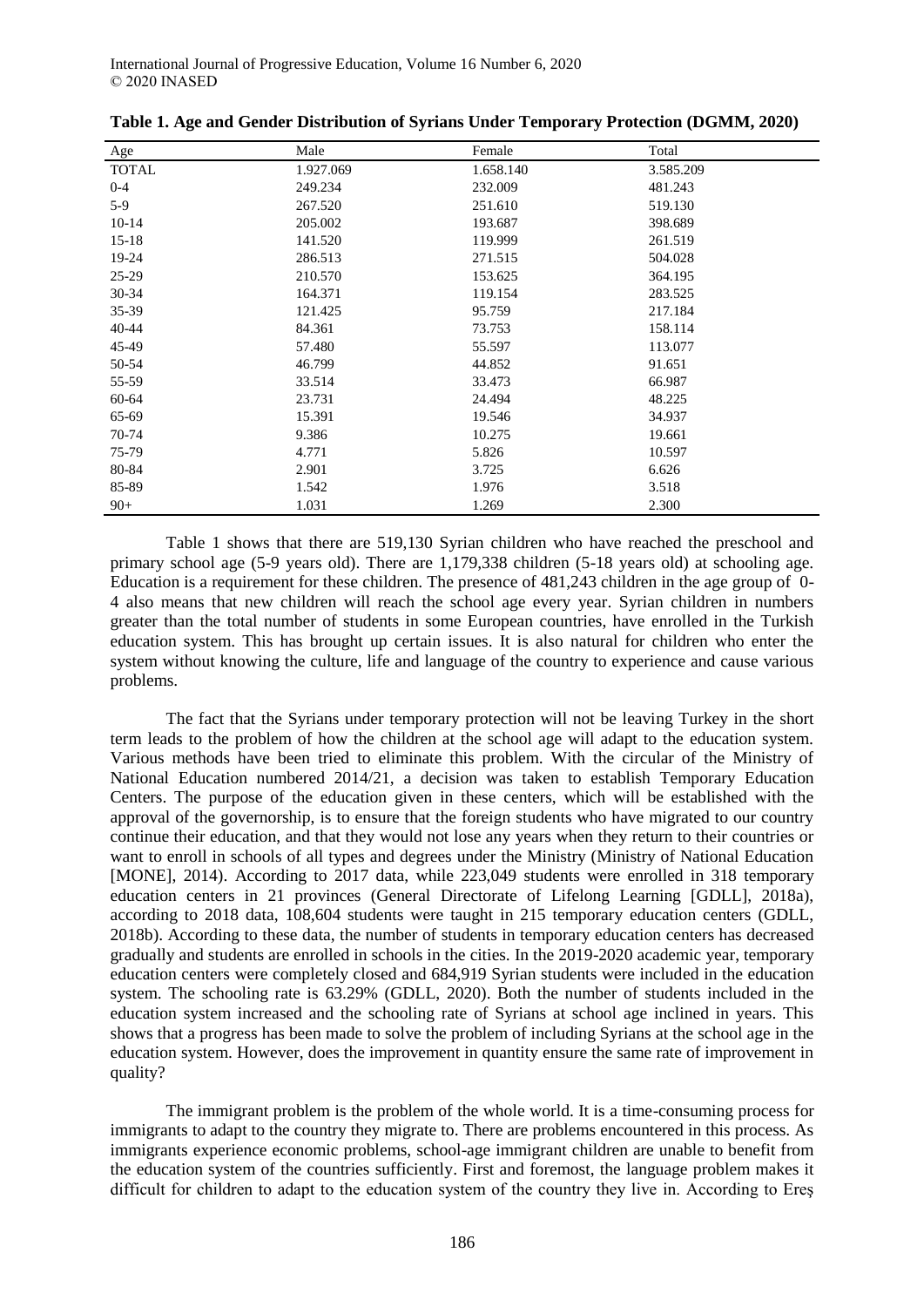(2015), it is difficult for children to adapt to the host country because of the disadvantages experienced by immigrant families such as low education level, poverty, lack of social security, and cultural difference.

According to the regular PISA results, migrant children experience educational problems due to reasons such as not knowing the language of the host country, receiving education in a language they do not know, adapting to social and cultural life, being unfamiliar with the education system of the host country (EuropeanUnion[EU], 2012). According to the report prepared by OECD, the academic performances of the first generation students who had migrated were lower than those of the others. Children, who were born in the migrated country, were in a relatively better condition. According to the report, immigrant children usually went to the same school and the rate of participation in pre-school education was 20% lower than others. The number of children at the age of 15, who had to repeat the year, was 3.4 times higher than others (OECD, 2015).

It is observed that the studies in this area in number with the migration of the Syrians to Turkey and inclusion of the school-age population in the Turkish education system. Seydi (2014) analyzed the policies of Turkey about the education of Syrian children; Duruel (2016) analyzed the education problem of Syrian refugees; Sezgin and Yolcu (2016) analyzed the state the social orientation and social acceptance of Syrian university students; Aykırı (2017) analyzed the views of classroom teachers on the educational status of Syrian students; Beyazova-Seçer (2017) analyzed the views of Syrian parents on the education of their children; Erdem (2017) analyzed the educational problems of classroom teachers about Syrian students and their suggestions for solution; Altunay-Yılmaz (2018) analyzed the adaptation experiences of Syrian refugees; Bulut, Kanat-Soysal and Gülcicek (2018) analyzed the problems faced by the Turkish teachers of Syrian students; Cirit-Karaağaç (2018) analyzed the educational problems of Syrian students in primary education; Demir and Okşar (2018) analyzed the problems faced by Syrian students in religious education; Kiremit, Akpınar and Tüfekci-Akcan (2018) analyzed the adaptation of Syrian students to school; Ozcan (2018) analyzed the education policy of Turkey towards the Syrian students; Alpaslan (2019) analyzed the views of social studies teachers on Syrian students; Çınar (2019) analyzed the education given in temporary education centers according to parents, students and teachers; Demirtaş (2019) analyzed the metaphors of classroom teachers for Syrian students; Ergen and Şahin (2019) analyzed the problems experienced by classroom teachers about the education of Syrian students; Güllüce (2019) compared the social skills and problem behaviors of resident children and Syrian children at pre-schools; Kaya-Değer (2019) analyzed the socio-emotional adaptation skills of Syrian children at preschool age; Özenç and Saat (2019) analyzed the problems experienced by classroom teachers in education of Syrian students; Özgün (2019)analyzed the observations of primary school teachers on Syrian students in terms of adaptation to school and academic achievements; Yapıcı (2019) analyzed the temporary education centers in terms of Syrian teachers and parents; Savaşkan (2019) analyzed the requirements of and problems experienced by teachers in teaching Turkish to Syrian students; Alkalay (2020) analyzed the problems of Syrian students according to classroom teachers and primary school administrators as well as their suggestions for solutions; Kaya (2020) analyzed the problems experienced by classroom teachers, who have Syrian students in their classes, in classroom management.

Looking at the past research, it is observed that various topics have been studied about Syrian students. However, the studies conducted generally focused on the problems and adaptations of the students and teachers. With the gradual closure of camps and temporary education centers, Syrian students spread across the country and enrolled in the schools. For this reason, the number of teachers with Syrian students in their classes has increased gradually. Classroom teachers constitute the group of teachers who spend the most time with Syrian students as they teach all subjects on a class basis. It is the classroom teachers who first teach them how to read and write in Turkish, mathematics and other subjects. Looking at the studies in the literature, it is observed that a small number of studies have been made on the problems experienced by the classroom teachers. Among these studies, the study of Özenç and Saat (2019) was carried out by the interview method with 20 classroom teachers. Erdem (2017) also conducted his study through interview and observation with 5 classroom teachers. Aykırı (2017) also interviewed 18 classroom teachers in his study. Ergen and Şahin (2019) conducted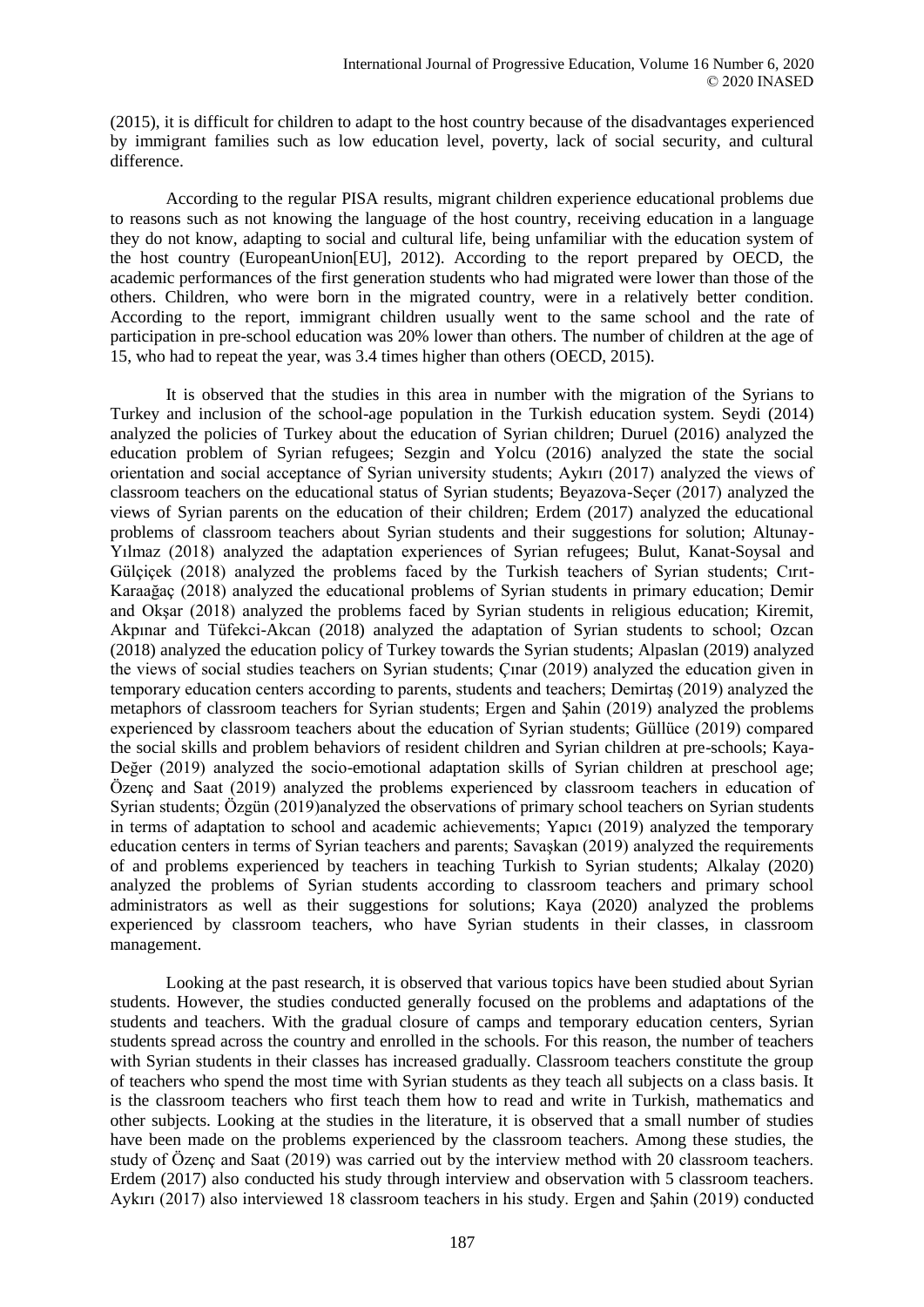a survey by administering a questionnaire to 160 classroom teachers. Kaya (2020), on the other hand, examined the problems experienced by classroom teachers only in terms of classroom management. In this context, in order to determine the problems experienced by the classroom teachers who have Syrian students in their class, it is necessary to reach a greater number of classroom teachers and to examine the problems experienced in many dimensions. The aim of this study is to identify the problems experienced by classroom teachers with Syrian students in their classes. To achieve this goal, answers to the following questions were sought:

- 1. What are the problems that classroom teachers experience in the classroom management dimension?
- 2. What are the problems that classroom teachers experience in the communication dimension?
- 3. What are the problems that classroom teachers experience in academic achievement dimension?
- 4. What are the problems that classroom teachers experience in the family dimension?

It is believed that an important gap in the literature would be filled with the identification of the problems experienced by classroom teachers in four different dimensions. Moreover, the part of this study on developing the data collection tool is also different from other studies. In the research, a survey was developed with the aim of identifying the problems experienced by classroom teachers and reaching a lot of teachers. The survey items were created in line with the opinions of the classroom teachers. Three questions were asked to 20 class teachers to be responded in writing. As a result of the analysis of the data obtained, the most frequently mentioned problems were selected as the survey items.

#### **METHODOLOGY**

The methodology part provides information about the model, population, and sampling of the study as well as the data collection tools, their applications and analysis of the data.

#### **Research Model**

This study, which aims to identify the problems experienced by classroom teachers with Syrian students in their classes, is designed according to the survey model. According to Karasar (2003: 77), "survey models are research approaches that aim to describe a past or existing situation in the way that they are". The event, individual or object, which is the subject of the research, is tried to be defined in the way that it is within its own conditions. There is no attempt to change or affect them in any way". In this study, the problems experienced by the classroom teachers, who have Syrian students in their classes, were tried to be defined within their own conditions and in the way they were.

#### **Population and Sampling**

The population of the research consisted of classroom teachers working in Nizip district of Gaziantep within 2019-2020 academic year. This district was chosen due to the high number of Syrian students. Criterion sampling, one of the purposeful sampling methods, was used to determine the sampling. In this study, the criterion of "having Syrian students in the class" was used to determine the people to be included in the sampling. Hence, the primary schools, where Syrian students were intensively enrolled, were identified. In these schools, the classes, in which Syrian students were enrolled, were determined and the classroom teachers teaching these classes were included in the sampling. The sampling group, from which the data of the research was collected, consisted of 361 classroom teachers who worked in Nizip district and had Syrian students in their classes.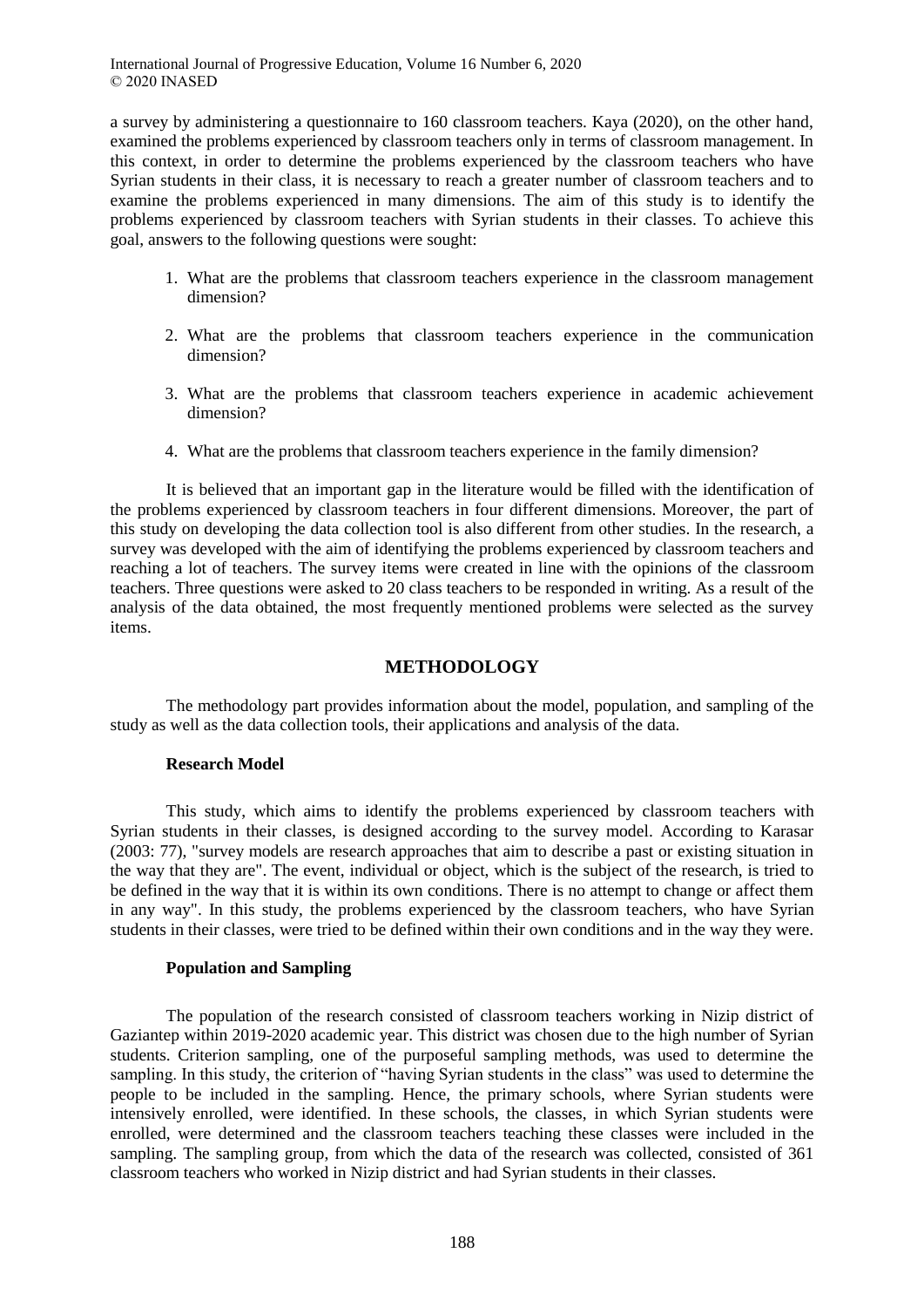| Personal Information |                   |     | %    |                    | Personal Information |     | %    |
|----------------------|-------------------|-----|------|--------------------|----------------------|-----|------|
| Gender               | Female            | 198 | 54,8 | Graduation         | Undergraduate        | 352 | 97,5 |
|                      | Male              | 163 | 45,2 |                    | Graduate             | 9   | 2,5  |
| Age                  | Between 22-30     | 134 | 37,1 |                    | $1-10$ yeras         | 175 | 48,5 |
|                      | Between 31-40     | 150 | 41,6 | Seniority          | $11-20$ years        | 136 | 37,7 |
|                      | 41 and above      | 77  | 21,3 |                    | 21 years and above   | 50  | 13.9 |
|                      | 1st grade         | 86  | 23,8 | Syrian<br>students | Between 1-5          | 130 | 36   |
| Grade taught         | 2nd grade         | 89  | 24,7 |                    | Between 6-10         | 114 | 31,6 |
|                      | 3rd grade         | 107 | 29,6 |                    | Between 11-15        | 51  | 14,1 |
|                      | 4th grade         | 79  | 21,9 |                    | 16 and above         | 66  | 18.3 |
| Classroom<br>size    | Between 20-30     | 170 | 47,1 |                    |                      |     |      |
|                      | Between $31 - 40$ | 149 | 41,3 |                    |                      |     |      |
|                      | 41 and above      | 42  | 11,6 |                    |                      |     |      |

**Table 2. Personal Information of the Sampling Group (N=361)**

Table 2 shows that, among the teachers that constituted the sampling, 54.8% (198) were female and 45.2% (163) were male; 97.5% (352) had undergraduate degrees and 2.5% (9) had graduate degrees; 37.1% (134) were aged between 22-30, 41.6% (150) were aged between 31-40, 21.3% (77) were aged 41 and over; 48.5% (175) had an experience of 1-10 years, 37.7% (136) had an experience of 11-20 years and 13.9% (50) had over 21 years of experience; 23.8% (86) was teaching 1st grade, 24.7% (89) was teaching 2nd grade, 29.6% (107) was teaching 3rd grade and 21.9% (79) was teaching 4th grade; 47.1% (170) had classroom sizes between 20-30 students, 41.3% (149) had classroom sizes between 31-40 students and 11.6% (42) had classroom sizes of 41 or more students; 36% (130) had 1-5 Syrian students, 31.6% (114) had 6-10 Syrian students, 14.1% (51) had 11-15 Syrian students and 18.3% (66) had 16 or more Syrian studentsin their classes.

#### **Data Collection Tools**

The survey, which was developed by researchers, was used to identify the problems experienced by classroom teachers with Syrian students in their classes. The survey was developed in two stages. This method was used to increase the validity and reliability of the survey form. As a result of application of the final survey form and data analysis, it was observed that using this method in developing the survey provided quite efficient results. High level of participation was observed in almost all of the survey items. In the first stage, following the literature scan, three main problems that were frequently experienced by the teachers were identified. These problems were turned into openended questions and 20 classroom teachers, who were identified through the purposeful sampling method and had Syrian students in their classes, were asked to respond to them in writing. The questions were as follows:

- 1. What kind of problems do you encounter in classroom management? Please explain.
- 2. What kind of problems do you encounter in terms of communication with Syrian students? Please explain.
- 3. What kind of academic problems do you encounter with Syrian students? Please explain.

The personal information of the 20 classroom teachers who answered the questions were presented in Table 3.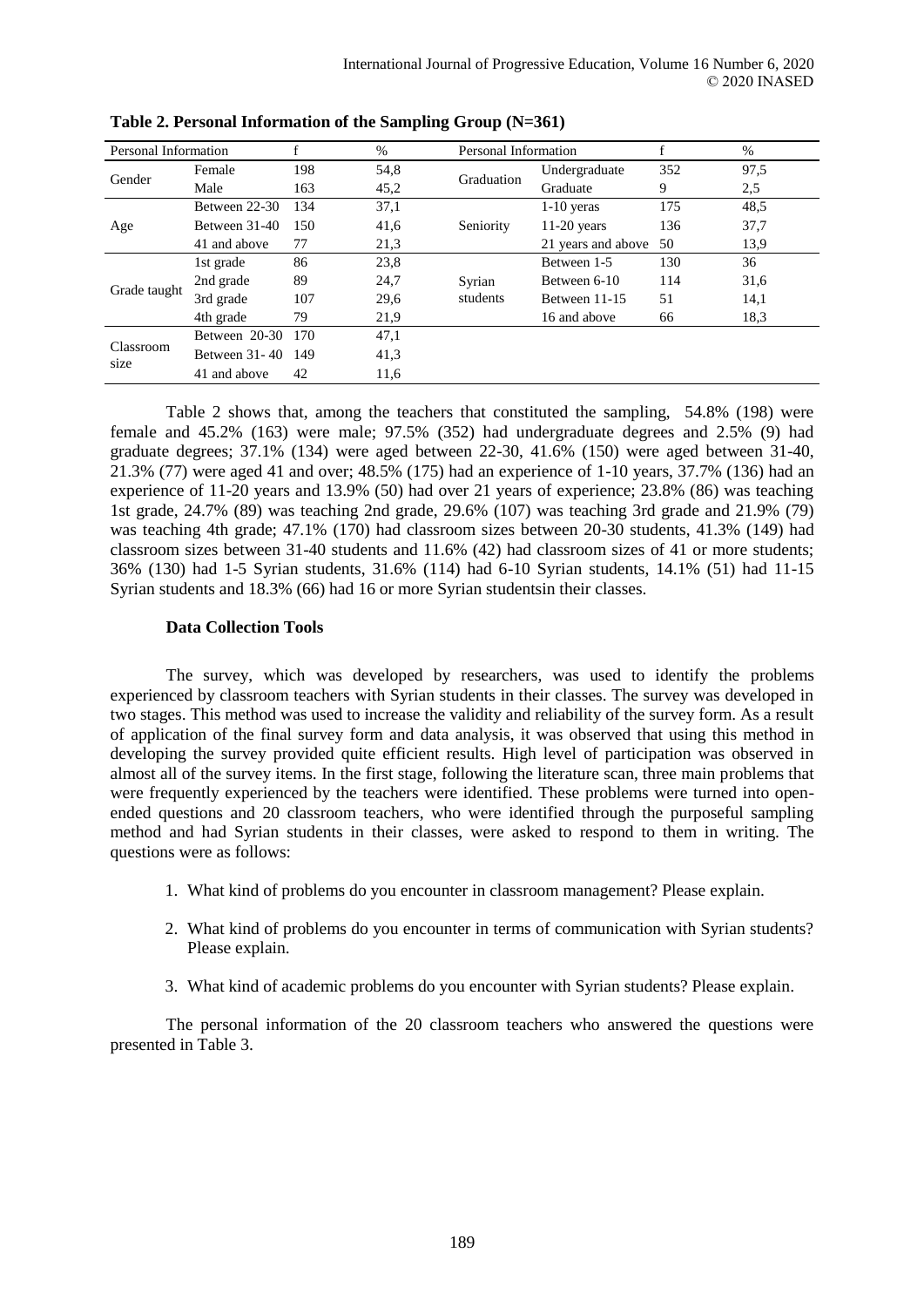| Personal Information |               |    | %  | Personal Information | %                  |    |              |
|----------------------|---------------|----|----|----------------------|--------------------|----|--------------|
| Gender               | Female        | 8  | 40 | Graduation           | Undergraduate      | 20 | 100          |
|                      | Male          | 12 | 60 |                      | Graduate           | 0  | $\mathbf{0}$ |
|                      | Between 22-30 | 7  | 35 |                      | $1-10$ yeras       | 8  | 40           |
| Age                  | Between 31-40 | 8  | 40 | Seniority            | $11-20$ years      | 8  | 40           |
|                      | 41 and above  |    | 25 |                      | 21 years and above | 4  | 20           |
|                      | 1st grade     | 6  | 30 | Syrian<br>students   | Between 1-5        | 9  | 45           |
| Grade                | 2nd grade     |    | 5  |                      | Between 6-10       | 4  | 20           |
| taught               | 3rd grade     | 5  | 25 |                      | Between 11-15      | 2  | 10           |
|                      | 4th grade     | 8  | 40 |                      | 16 and above       |    | 25           |
|                      | Between 20-30 | 13 | 65 |                      |                    |    |              |
| Classroom<br>size    | Between 31-40 | 3  | 15 |                      |                    |    |              |
|                      | 41 and above  |    | 20 |                      |                    |    |              |

| Table 3. Personal Information of Teachers Who Answered the Open-ended Questions |  |  |
|---------------------------------------------------------------------------------|--|--|
|---------------------------------------------------------------------------------|--|--|

According to Table 3, among the teachers who responded to the open-ended questions; 40% (8) were female and 60% (12) were male; 100% (20) had undergraduate degrees; 35% (7) were aged between 22-30, 40% (8) were aged between 31-40, 25% (5) were aged 41 and over; 40% (8) had an experience of 1-10 years, 40% (8) had an experiences of 11-20 years and 20% (4) had an experience of 21 years or more; 30% (6) was teaching 1st grade, 5% (1) was teaching 2nd grade, 25% (5) was teaching 3rd grade, and 40% (8) was teaching 4t grade; 65% (13) had a classroom size of 20-30 students, 15% (3) had a classroom size of 31-40 students and 20% (4) had a classroom size of 41 students or more; 45% (9) had 1-5 Syrian students, 20% (4) had 6-10 Syrian students, 10% (2) had 11- 15 Syrian students and 25% (5) had 16 or more Syrian students in their classes.

In the second stage, content analysis was performed on the answers given to the questions. The item pool was created for the survey by determining the most frequently expressed opinions. The pool of 40 items was submitted to three academicians, one being an associate professor and the other two being doctor lecturers, who were employed in education faculties and had participated in survey development studies before. After making necessary arrangements for 7 items to be removed from the survey and 5 items to be corrected, a survey form consisting of 33 items and 4 sub-dimensions was created. While determining the sub-dimensions, the answers given to the open-ended questions, the relevant literature and the opinions of the academicians whose opinions were consulted for the survey items were taken into consideration. The sub-dimensions of the survey were as follows:

- 1. Classroom Management
- 2. Communication
- 3. Academic Achievement
- 4. Family

#### **Data Collection Process**

In the first semester of the 2019-2020 academic year, three open-ended questions were asked to volunteering 20 classroom teachers. After the survey form took its final form, the schools that had been identified were visited and the purpose of the study was explained to the teachers. Teachers were informed that the data obtained from the survey would not be used in any study other than this research and that no personal data would be shared. During the implementation of the survey, many teaches expressed that this study was highly required. All teachers agreed to respond to the questions of the survey, where participation was voluntary. This experience during the application showed us that the teachers had various problems in this are and that they wanted solutions to be created by recognizing these problems.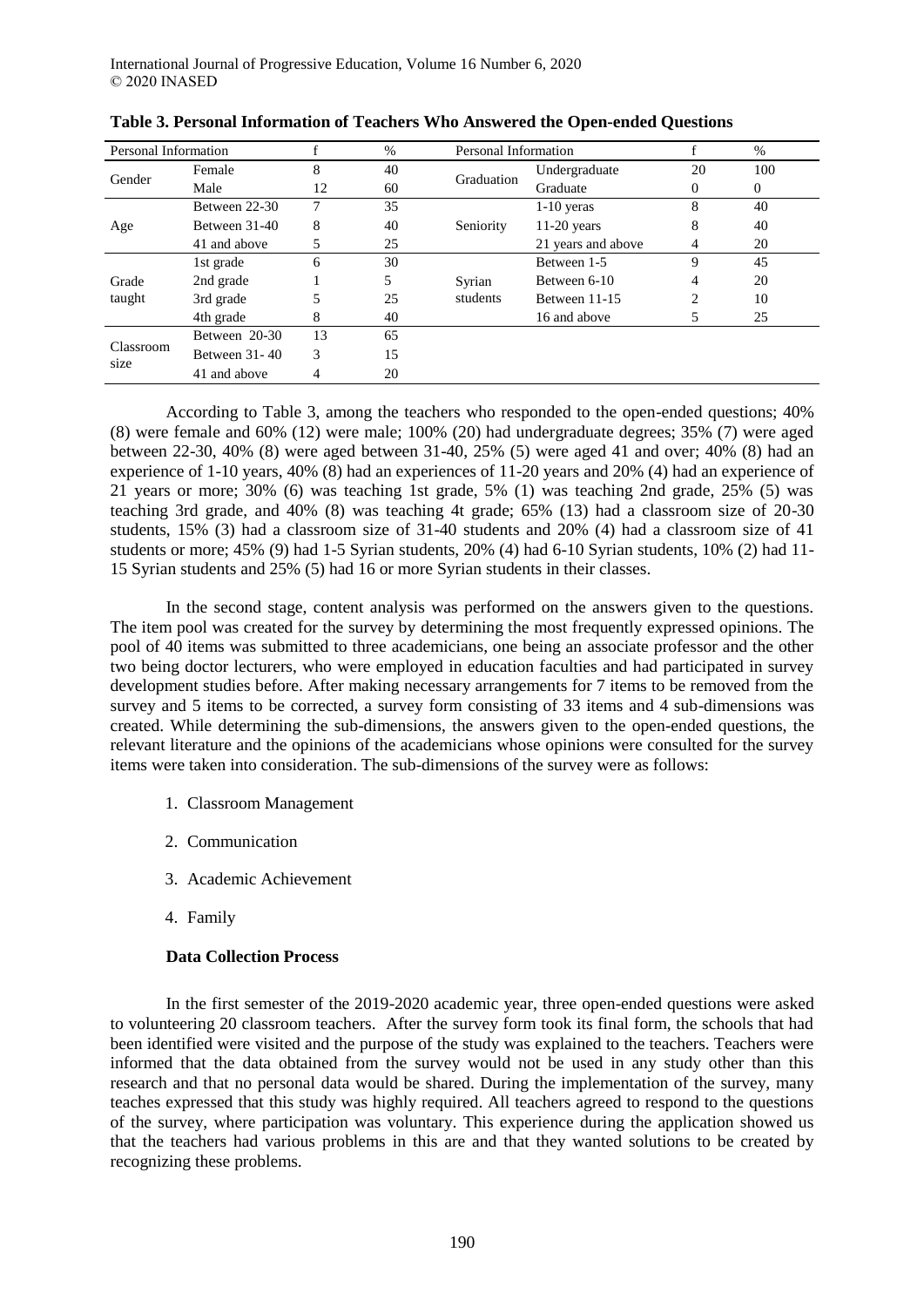### **Analysis of the Data**

Firstly, the survey forms were collected and reviewed. They were reviewed in terms of cases such as giving the same response to all the items. After determining that all survey forms were appropriate to be included in the analysis, each form was given sequence number. Before analyzing the data, the entire Cronbach Alpha  $(\alpha)$  reliability coefficient was calculated and found to be 0.94. If Cronbach Alpha value is  $0.80 \le \alpha \le 1.00$ , the survey is considered to be highly reliable (Kalaycı, 2008). Following the the process of entering the surveys into the SPSS program, percentage, frequency, arithmetic mean and standard deviation analyzes were performed. The evaluation of the survey items was classified according to the values given in the table below:

|  |  |  | Table 4. Values Used in Classification of Survey Items |  |  |  |
|--|--|--|--------------------------------------------------------|--|--|--|
|--|--|--|--------------------------------------------------------|--|--|--|

| Range               | Opinion             |
|---------------------|---------------------|
| Between 1.00-1.80   | I strongly disagree |
| Between 1.81 - 2.60 | I disagree          |
| Between 2.61 - 3.40 | Undecided           |
| Between 3.41 - 4.20 | I agree             |
| Between 4.21 - 5.00 | I strongly agree    |

## **FINDINGS**

This part of the study involves findings regarding the problems experienced in classroom management, communication, academic achievement and family dimensions according to the opinions of the classroom teachers who had Syrian students in their classes. Findings regarding the problems experienced by teachers in classroom management are presented in Table 5.

**Table 5. Problems Experienced by Classroom Teachers in Classroom Management Dimension**

| Opinions $(N=361)$                                                                                                                                                        | $\bar{X}$ | Sd   |
|---------------------------------------------------------------------------------------------------------------------------------------------------------------------------|-----------|------|
| I think that constant enrollment of Syrian students by registering in the middle of the term makes it difficult<br>to ensure class discipline.                            | 4,44      | 0.89 |
| I think that the fact that Syrian students are not enrolled in classes that are appropriate to their development<br>levels makes it difficult to ensure class discipline. | 4,29      | 0.96 |
| I think that the increase in class sizes due to Syrian students makes it difficult to ensure class discipline.                                                            | 4,21      | 1,00 |
| I think Syrian students have difficulty in adapting to the class.                                                                                                         | 4,12      | 0.96 |
| I think that Syrian students have problems in obeying classroom rules.                                                                                                    | 4,06      | 1,01 |
| I think that Syrian students talk very often among themselves.                                                                                                            | 4,01      | 1,13 |
| I think the motivations of the Syrian students are low during the lesson.                                                                                                 | 3.96      | 1,06 |
| I think I have problems with time management in lessons because of Syrian students.                                                                                       | 3,88      | 1,10 |
| I think the noise level in the classroom has increased because of Syrian students.                                                                                        | 3,88      | 1,17 |
| I think that the streaming of the lesson is disrupted because of Syrian students.                                                                                         | 3,71      | 1,15 |
| I think that Syrian students affect the behaviors of other students negatively.                                                                                           | 3,56      | 1,22 |
| I think I do not have sufficient information about Syrian students.                                                                                                       | 3,40      | 1,15 |

Looking at Table 5, it was observed that the classroom teachers who had Syrian students in their classes experienced many problems in the classroom management dimension. In terms of classroom management, "I think I do not have sufficient information about Syrian students " was the only opinion that remained within the value range of "neutral" (2.61-3.40). All other items were in the value range of "I agree (3.41-4.20)" and "I strongly agree (4.21-5.00)". Teachers strongly agreed with the views that constant enrollment of Syrian students in the class by registering in the middle of the term, allocation of Syrian students in classes that are not appropriate for their development levels and the increase in the class sizes because of the Syrian students made it difficult to ensure classroom discipline. The findings regarding the problems experienced by the classroom teachers who had Syrian students in their classes are displayed in Table 6.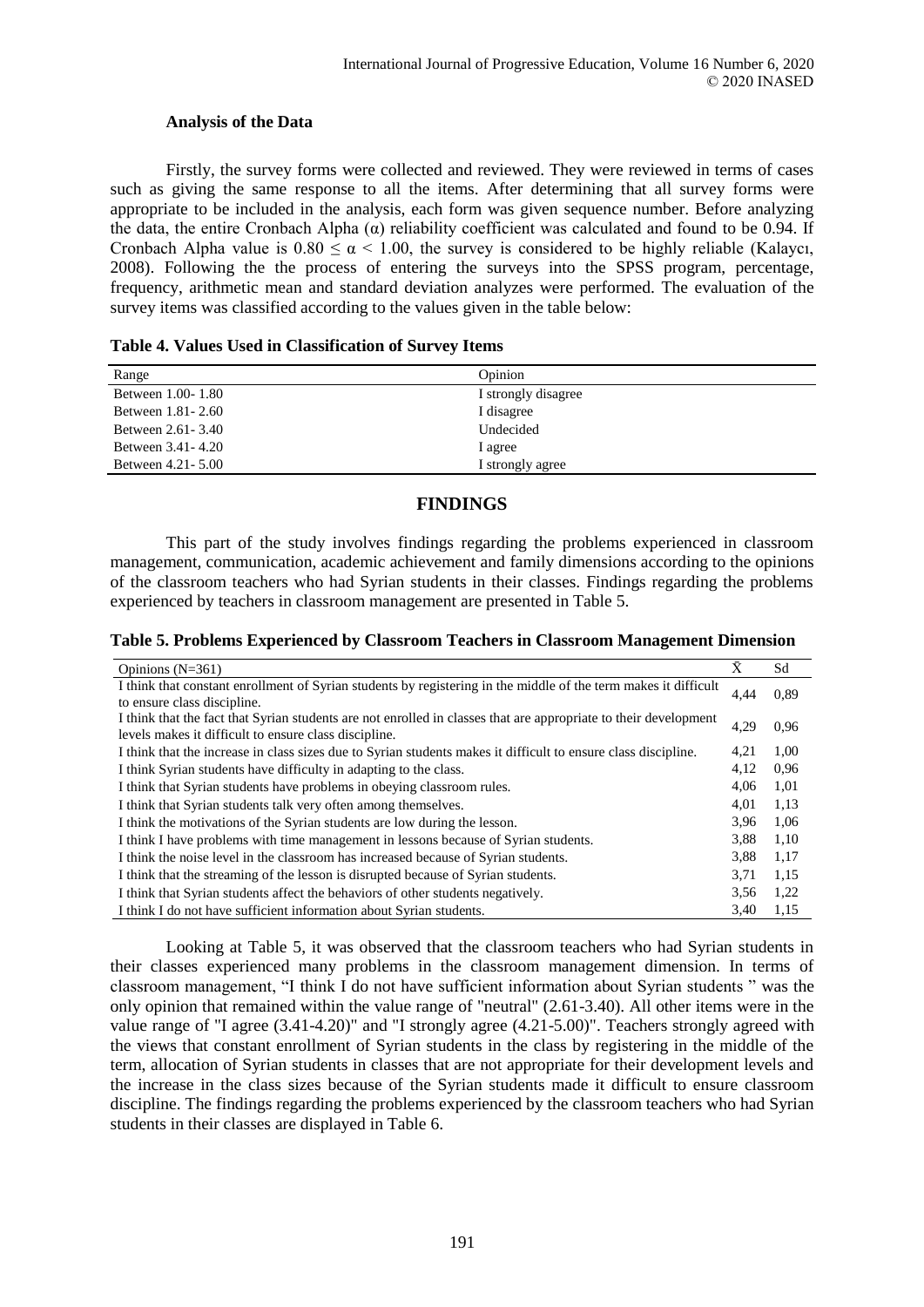| Opinions $(N=361)$                                                                           | Ā    | Sd   |
|----------------------------------------------------------------------------------------------|------|------|
| I think that Syrian students have a problem of understanding due to language differences.    | 4.55 | 0.77 |
| I think that Syrian students have a problem of being understood due to language differences. | 4,47 | 0,82 |
| I think that Syrian students have communication problems with their families.                | 4.06 | 1,08 |
| I think there are groupings among Syrian students.                                           | 3,89 | 1,10 |
| I think Syrian students cannot adapt to the cultural structure of the society.               | 3.84 | 1,05 |
| I think Syrian students are trying to solve their problems through violence.                 | 3.69 | 1,14 |
| I think Syrian students are excluded by other students.                                      | 3.06 | 1,17 |
| I think Syrian students are introverted.                                                     | 2.81 | 1.10 |

#### **Table 6. The Problems Experienced by Classroom Teachers in the Communication Dimension**

Looking at Table 6, it was observed that the classroom teachers who had Syrian students in their classes experienced many problems in the communication dimension. In communication dimension, "I think Syrian students are introvert " was the only opinion that remained within the "neutral" (2.61-3.40) value range. All other items were in the value range of "I agree (3.41-4.20)" and "I strongly agree (4.21-5.00)". Teachers fully agreed with the views that Syrian students had problems of understanding and being understood due to language differences. The findings regarding the problems experienced in academic achievement dimension by the classroom teachers, who had Syrian students in their classes, are displayed in Table 7.

#### **Table 7. Problems Experienced by Classroom teachers in Academic Achievement Dimension**

| Opinions $(N=361)$                                                                              | Ā    | Sd   |
|-------------------------------------------------------------------------------------------------|------|------|
| I think that Syrian students have problems in meaningful learning (internalizing the subjects). | 4.39 | 0.80 |
| I think that absenteely affects the academic achievement of Syrian students negatively.         | 4,28 | 0,96 |
| I think the textbooks are not suitable for Syrian students.                                     | 4.12 | 1,00 |
| I think that Syrian students fall behind their peers in terms of academic achievement.          | 4.05 | 1,01 |
| I think Syrian students have problems in reading and writing.                                   | 3,86 | 1,20 |
| I think that Syrian students have problems in terms of participating in the lessons.            | 3.80 | 1,06 |
| I think Syrian students do not fulfill their duties and responsibilities (homework etc.).       | 3.53 | 1,21 |
| I think that education is not among the primary needs for Syrian students.                      | 3.26 | 1,35 |

Looking at Table 7, it was observed that the classroom teachers who had Syrian students in their classes experienced many problems in the academic achievement dimension. In academic achievement dimension, "I think that education is not among the primary needs for Syrian students" was the only opinion that remained within the "neutral" (2.61-3.40) value range. All other items were in the value range of "I agree (3.41-4.20)" and "I strongly agree (4.21-5.00)". Teachers fully agreed with the views that Syrian students had problems in meaningful learning and absenteeism affected their academic academic achievement negatively. Finally, the findings regarding the problems experienced in the family dimension by the classroom teachers, who had Syrian students in their classes, are given in Table 8.

|  |  | Table 8. The Problems Experienced by Classroom Teachers in the Family Dimension |  |  |  |  |  |
|--|--|---------------------------------------------------------------------------------|--|--|--|--|--|
|--|--|---------------------------------------------------------------------------------|--|--|--|--|--|

| Opinions $(N=361)$                                                                                |      | Sd   |
|---------------------------------------------------------------------------------------------------|------|------|
| I think that Syrian students cannot get enough support due to education levels of their families. | 4.25 | 0.89 |
| I think the families of Syrian students do not give the necessary importance to the children.     | 3.90 | 1.10 |
| I think the living conditions of the families of Syrian students are not good.                    | 3.82 | 1.06 |
| I think that Syrian children have problems because at least one of their parents is missing.      | 3.71 | 1.05 |
| I think the families of other children are uncomfortable because of Syrian students.              | 3.53 | 1.19 |

Looking at Table 8, it was observed that the classroom teachers who had Syrian students in their classes experienced many problems in the family dimension. All items in the family dimension were in the value range of "I agree  $(3.41-4.20)$ " and "I strongly agree  $(4.21-5.00)$ ". Teachers fully agreed with the view that Syrian students did not receive adequate support due to the education levels of their families.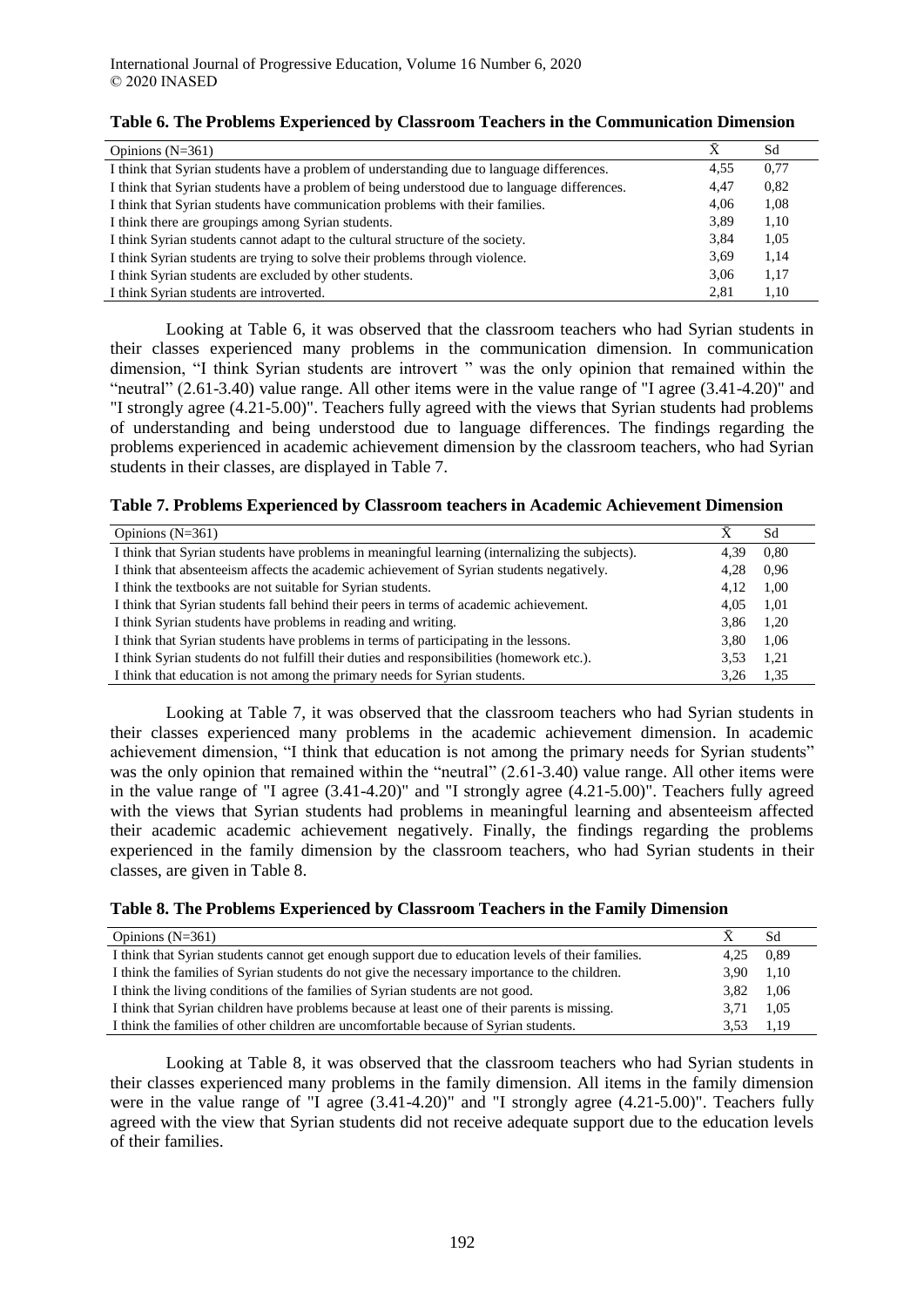### **DISCUSSION AND CONCLUSION**

In this study, it was aimed to identify the problems experienced by classroom teachers who had Syrian students in their classes. The problems experienced by teachers were examined in four dimensions, which were classroom management, communication, academic achievement and family. In this part of the study, the conclusions reached regarding the problems experienced by the teachers who had Syrian students in their classes are explained; the results obtained are interpreted in comparison with similar studies and relevant literature, and certain suggestions are made.

The findings of the research show that classroom teachers, who had Syrian students in their classes, encountered many problems related to classroom management. In this part of the discussion section, three items within the range of "I strongly agree" among these problems have been taken into consideration. In terms of classroom management dimension, it was observed that the item with the highest average ( $\bar{X} = 4.44$ ) among the opinions of the teachers was "I think that constant enrollment of Syrian students by registering in the middle of the term makes it difficult to ensure class discipline". With the circular on "Education Services for Foreigners" that was published in 2014, Syrian children in Turkey were given the opportunity to enroll in the government schools (MONE, 2014). According to this circular, the only requirement for the Syrian students to register in a school affiliated to the Ministry of National Education was to hold the "foreign identification document". With this circular, Syrian students started to enroll in government schools and the number of Syrian students in schools increased considerably with the closure of temporary education centers at the end of the 2018-2019 academic year. However, in this process, Syrian students were identified to have problems regarding enrollment to schools in various studies (Levent and Çayak, 2017; Çakmak, 2018). However, since there were no "enrollment areas" identified for the Syrian students, they were able to enroll in any school they wanted to; and, this led to the concentration in various schools as well as transferring to other schools frequently. At the same time, due to the ongoing civil war in Syria, certain factors such as continuation of the migration to Turkey, relocation of Syrian families in and between the cities because of social and economic reasons, and the desire of these families to live in the same neighborhood for various reasons have caused enrollment in schools in the middle of the term. The finding show that the Syrian students enrolling in the classes without any plans is a factor that prevents teachers from establishing a regular and stable structure in classroom management. Another item with a high average in classroom management dimension( $\bar{X} = 4.29$ ) was "I think that the fact that Syrian students are not enrolled in classes that are appropriate to their development levels makes it difficult to ensure class discipline". Students experience the problem of being placed in classes that are not appropriate to their development levels due to the fact that they had to discontinue their education during the civil war in Syria or due to the mistakes made during the official registering process in Turkey. As a result, they experienced the problem of being placed in classes that were not appropriate to their development levels. This has caused many problems. In the study conducted by Sarıtaş, Şahin and Çatalbaş (2016), it was found that Syrian students experienced behavioral problems and could not adapt to other students due to the fact that they were placed in classes where younger students were enrolled. It is normal that the behavioral problems experienced by Syrian students who were placed in classes that were not appropriate to their development levels caused discipline problems in the classroom. This has various effects and consequences also for Turkish students. For example, in a study conducted by Jafari, Tonga and Kışla (2018), it was found that Turkish students were negatively affected by the presence of older Syrian students in the classroom and this caused fear in Turkish students. It can be said that classroom teachers experience difficulties in ensuring classroom discipline due to the negative impact of older Syrian students on Turkish students as well as the behavioral problems of Syrian students. Considering the other findings regarding the classroom management dimension, "I think that the increase in class size due to Syrian students makes it difficult to ensure class discipline" was an item that had an interesting average ( $\bar{X} = 4.21$ ). The teachers, who were consulted in the study conducted by Kaya (2020), stated that the number of students in the classes increased after the arrival of Syrian students and this posed a problem in terms of the physical organization dimension of classroom management. The number of students in the classroom is a factor that affects the nature of teaching as well as teacher-student interaction directly (Martin, Yin & Baldwin, 1998). Concentration of Syrian students in certain schools has led to an increase in class sizes in these schools. It can be said that the increasing class sizes in these schools caused various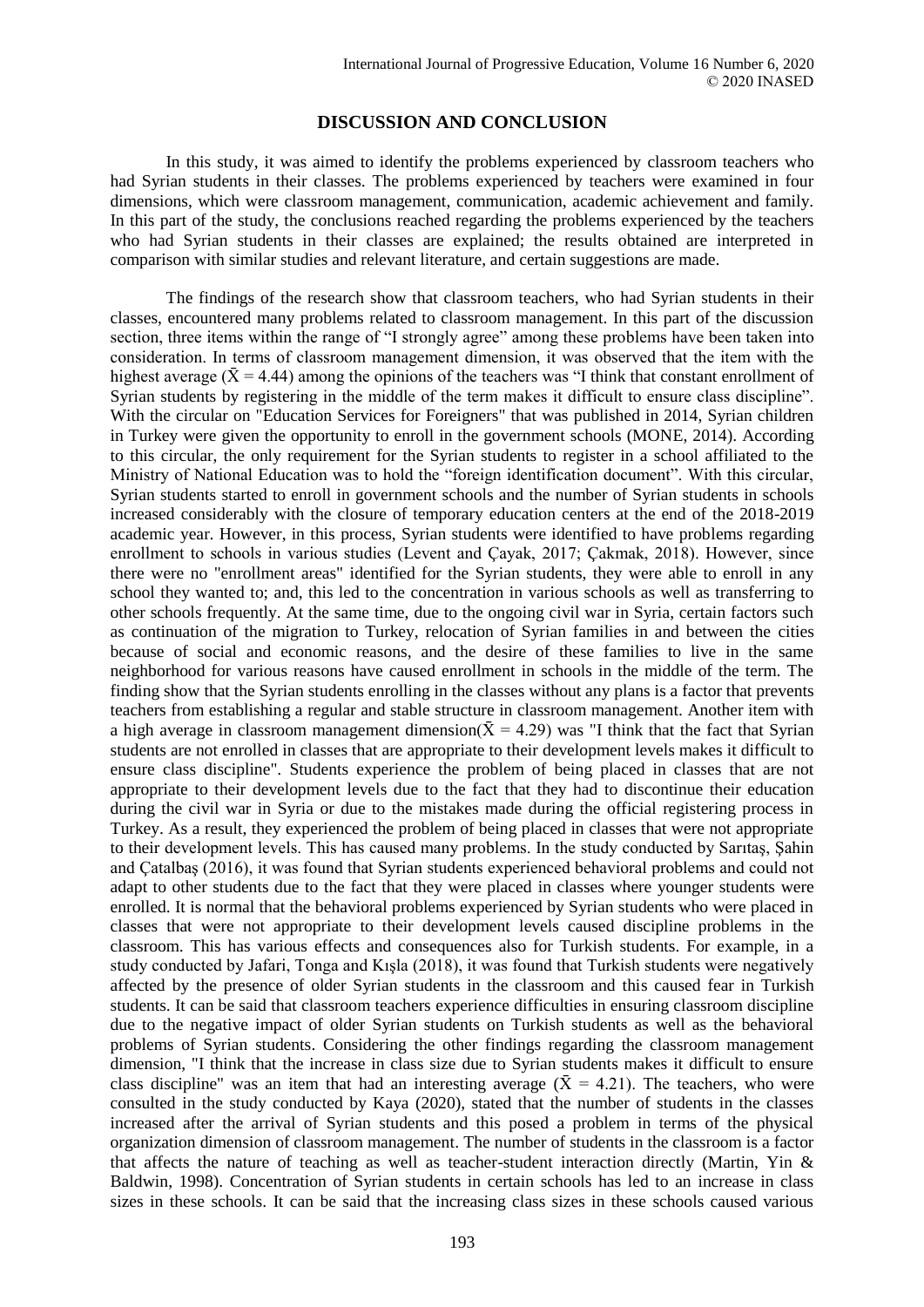problems for teachers and thus decreased the quality of education. It is observed that one of these problems is about classroom management. Tösten (2019) stated that one of the most important factors that could be encountered in crowded classes was that the teacher could not manage the classroom effectively. The majority of teachers (84.9%), who were consulted in the study conducted by Koçak (2017), stated that crowded classes affected classroom management negatively. At the same time, teachers, who were consulted in the study conducted by Özdemir (2016), stated that teachers had to spend more effort on classroom management due to foreign students. Therefore, starting from these studies that support the current finding of the research, it is likely that the increasing class sizes due to Syrian students would affect the classroom management of teachers negatively. On the other hand, difficulties experienced by Syrian students in adapting to the class and in complying with the class rules come to the fore as other problems experienced by teachers in the classroom management dimension.

Another issue that teachers, who had Syrian students in their classes, had problems is communication. Since education is a communication-oriented action, failing to ensure sound communication and interaction between teacher-student and student-student would affect the education process negatively (Bulut, Kanat-Soysal and Gülçiçek, 2018). In various studies about Syrian students (Ciğerci and Güngör, 2016; Sahin and Sümer, 2018; Toker Gokce and Acar, 2018; Çelik, 2019), findings indicating that these students had communication problems were obtained. These studies show that the communication problems experienced by the Syrian students are generally caused by the language. When the findings obtained in the communication dimension of the current research were analyzed, it was seen that there were two items in the "I strongly agree" range. From these items, the highest average ( $\bar{X}$  = 4.55) belonged to "I think that Syrian students have a problem of understanding due to language differences. ". In their study, Şimşir and Dilmaç (2018) found that students experienced the problem of understanding in the schools they were enrolled in because they spoke Arabic in the family and neighborhood and they were not exposed to Turkish frequently outside the school. In the study of Başar, Akan and Çiftçi (2018), the teachers, who were consulted for their opinions, stated that Syrian students could not understand what was said or the concepts due to the language barrier and that this caused the students to get bored quickly with the teaching and learning process as well as leading them to display undesired student behaviors. The teachers, who were consulted in the study conducted by Aykırı (2017), also stated that Syrian students had problems understanding what they read due to the language problem. Similarly, in a study by Börü and Boyacı (2016), immigrant students stated that they could not participate in lessons because they did not understand Turkish and that they could not communicate properly with their friends. These findings obtained in different studies support the findings of the current research. It can be stated that the problem of understanding experienced by Syrian students due to language differences negatively affected their learning process as well as the communication and interaction process with their peers and teachers , and that this caused the undesired student behaviors. Another item with a high average in communication dimension ( $\bar{X} = 4.47$ ) was "I think that Syrian students have a problem of being understood due to language differences." The teachers whose opinions were consulted in the study conducted by Mercan Uzun and Bütün (2016) stated that the students had limited communication with their peers because they could not express themselves, they were left alone in the classroom, they did not have the opportunity to convey their problems to their teachers, and therefore they had to struggle alone with the problems they experienced. Bulut, Kanat-Soysal and Gülçiçek (2018), on the other hand, found that Syrian students, who could not express themselves, became introverted and aggressive in time. On the other hand, in the study carried out by Özenç and Saat (2019), findings were obtained showing that Syrian students had agreement problems with other students due to the language problem they experienced and this led to groupings within the classroom. Considering these studies that support current research findings, it can be said that Syrian students who have problems understanding due to language differences are isolated, introverted, experienced adoption issues and formed groups among themselves. Considering the other findings obtained in the communication dimension within the scope of the research; it was concluded that problems such as communication problems with the families of Syrian students, groupings among Syrian students, the inability of Syrian students to adapt to the cultural structure of the society and the tendency of Syrian students to solve their problems through violence were also encountered.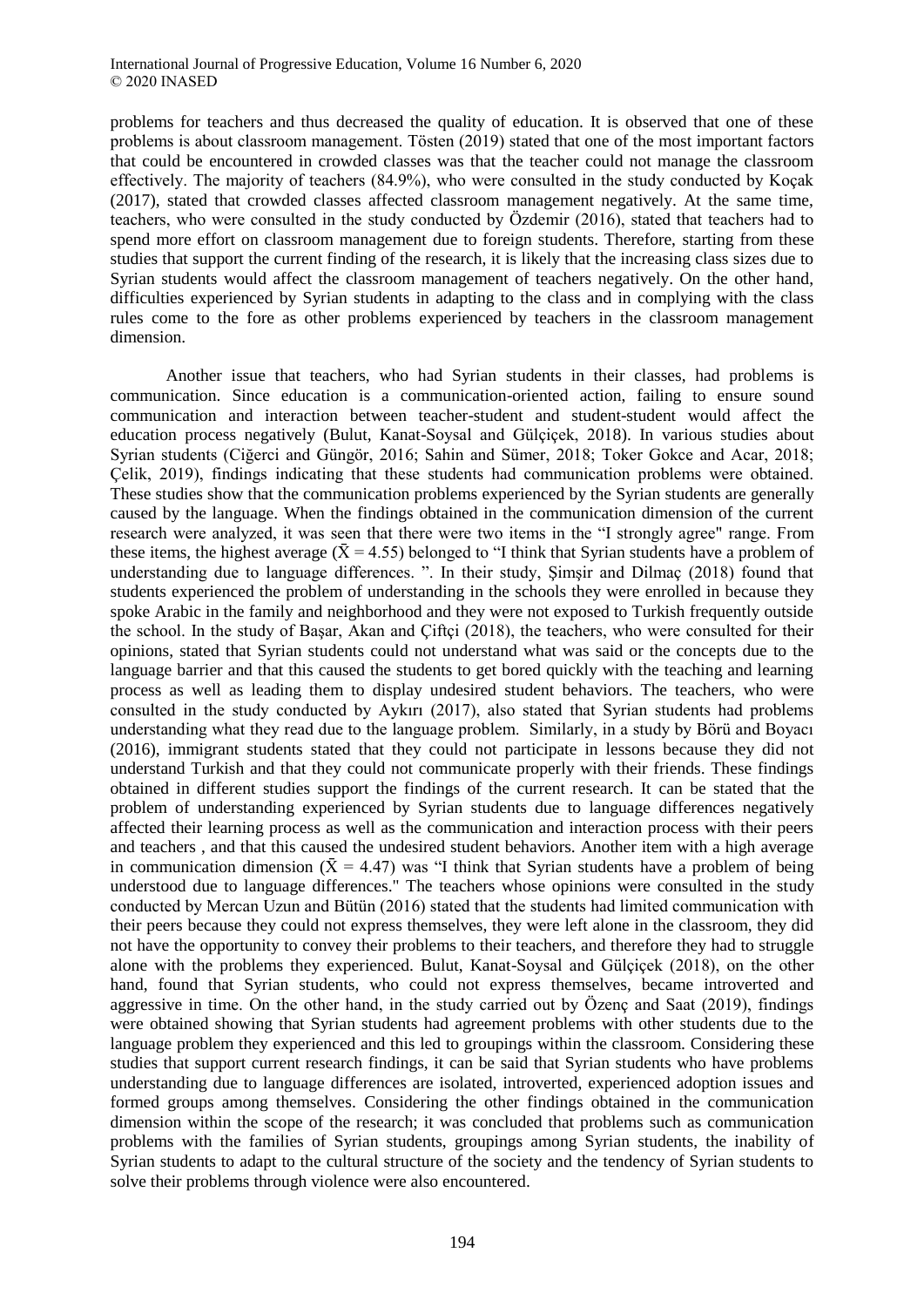Academic achievement at school is an important factor for refugee students in terms of not feeling alone and attending school (Palladino, 2008). In a study conducted by Ishida, Nakamuro and Takenaka (2016), it was determined that immigrant students had the most problems in terms of academic achievement. In this study, in the academic achievement dimension, "I think Syrian students have problems in meaningful learning (internalizing issues)." had the highest average ( $\bar{X} = 4.39$ ). Based on the findings they obtained in their study, Ciğerci and Güngör (2016) stated that foreign students were not able to acquire academic achievement largely due to the language problem. In terms of teachers, in addition to the language problem, it is a pedagogical dilemma to deal with students whose school education has been interrupted, literacy in the mother tongue was low and who had to learn complex content in a new language (Miller, 2009). From the perspective of Syrian students, understanding and internalizing the topics taught in a new language is not seen as an issue that could be handled easily. Hence, in the education and teaching process, Syrian students experience problems such as failing to understanding what they read (Aykırı, 2017; Erdem, 2017), failing to understanding what they listen to (Ergen and Şahin, 2019) and failing to express themselves or failing to speak (Taskin and Erdemli, 2018). It is believed that these problems experienced by Syrian students during the education process prevent them from attaining meanings to the topics they have to learn at school and this affected the academic achievement of the Syrian students negatively. When the current research findings were examined, another item in the "I strongly agree" range ( $\overline{X}$  = 4.28) in academic achievement dimension was "I think that absenteeism affects the academic achievement of Syrian students negatively." Altınkurt (2008) defined absenteeism as an undesirable student behavior that could result from many physical, psychological and social factors and was believed to affect the academic achievement of the student negatively. In various studies conducted on Syrian students, findings related to the absenteeism problem were also obtained. For example, the teachers, who were consulted in the studies conducted by Kardeş and Akman (2018) and Zayimoğlu Öztürk (2018), stated that the problem of absenteeism was an obstacle in the education process of refugee students. In the study conducted by Atlıhan (2019), it was determined that the problem of absenteeism in refugee students was caused by the lack of legislation. At the same time, due to this problem, it was found that the planned activities could not be implemented in a timely manner and therefore the targeted gains could not be achieved. In the study conducted by Basar, Akan and Ciftci (2018), it was determined that refugee students had been absent for a long time due to the lack of legislation for them. It is seen that the findings obtained in these studies coincide with the current research finding. In the studies conducted by Atlıhan (2019) and Başar, Akan and Çiftçi (2018), it was stated that absenteeism of the students was caused by the lack of legal regulations for refugee students. In addition, it can be assumed that education is not seen as a priority for children by the families of the Syrian students because their physiological and economic needs are not met sufficiently and this leads students to absenteeism. Being absent from school also has various adverse effects for students. Ford and Sutphen (1996) stated that students, who did not attend school regularly, fell behind their peers in terms of academic achievement and social competence. Similarly, Elis (2016) mentioned that absenteeism was one of many factors that affected student performance in academic fields. The teachers who were consulted in the current research also stated that the absenteeism problem experienced by Syrian students was an important factor affecting academic achievement. Considering that the time spent at school is an important factor in reaching the program goals, it can be said that the absence of Syrian students poses a great obstacle to reaching these goals and thus affects their academic achievement negatively. On the other hand, it is understood from the research findings that Syrian students have difficulties in terms of academic achievement because of the difficulties in reading-writing in Turkish and participating in the lessons, falling behind their peers academically and the unsuitability of the textbooks for the needs of these students.

Family support in various terms (academic, psychological, etc.) has a great importance in ensuring the achievement of Syrian students in education. For many Syrian students, who start school and continue their education in disadvantageous conditions in many respects, family support and the cooperation of school with families are important requirements. In the family dimension of this study, the only item in the family dimension in the "I strongly agree" range ( $\bar{X} = 4.25$ ) was "I think that Syrian students cannot get enough support due to their education levels of their families." Aslanargun et al. (2004), in the study where they investigated the reasons for the lack of interest in parents towards the school, the families stated that their education level was insufficient and they required information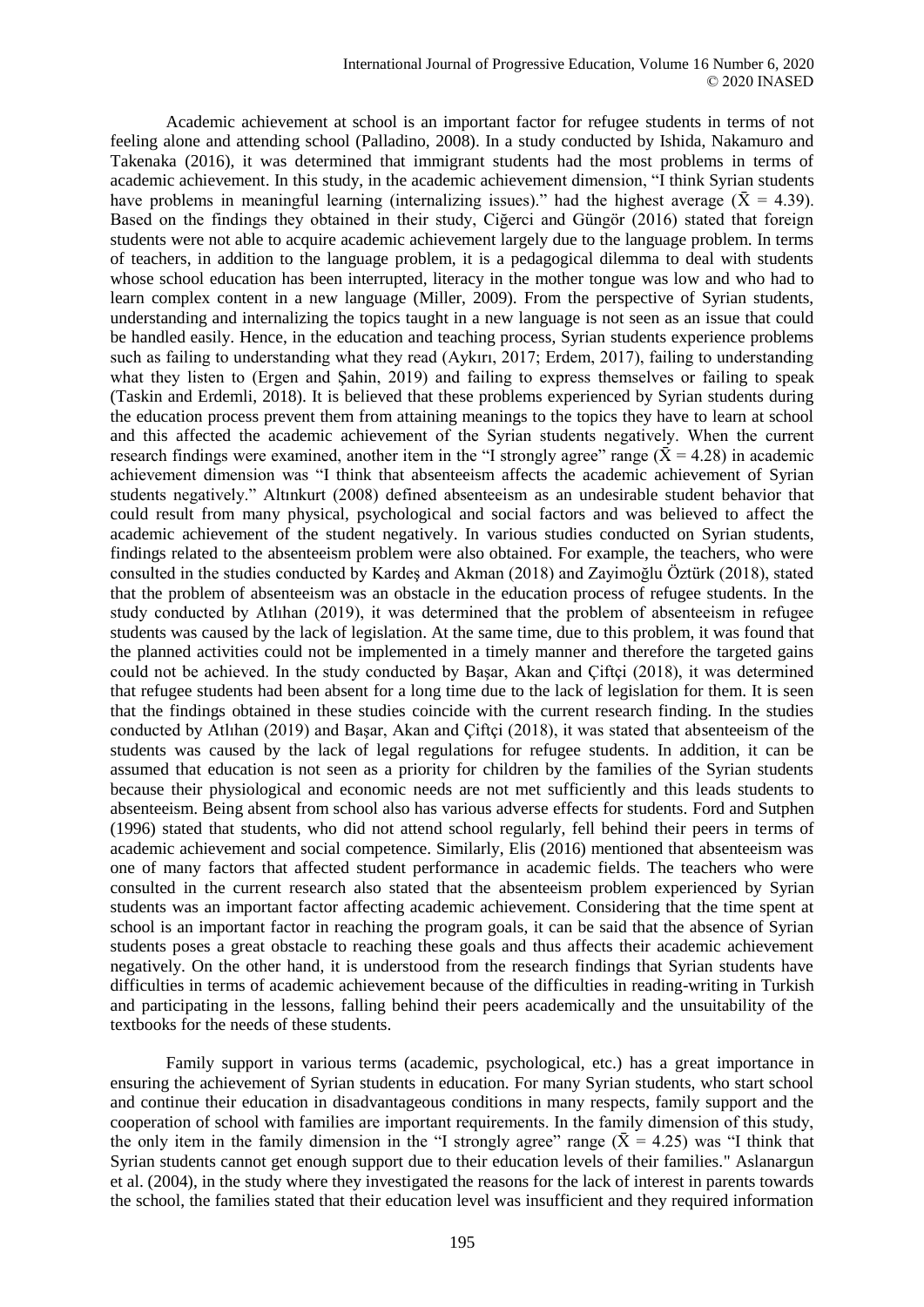in the first place as one of the reasons for not paying enough attention to the school (as cited in Aslanargun, 2007). In this respect, it is seen that it is important for families to have sufficient knowledge in order to support the students. The fact that the teachers whose opinions were consulted within the scope of the research could not communicate adequately and soundly with the parents of the Syrian students may have made them think in this way. Due to the weak communication culture of parents in the family and with official institutions, immigrant students, who are not able to get educational support from their families, fail to adapt to education (Özgüzel, 2019). In other words, the insufficient levels of the parents of Syrian students in terms of reading, understanding and speaking Turkish could be one of the reasons for the perception of teachers in this direction. In the study conducted by Tamer (2017), it was found that the students did not receive any support from the family because there was nobody speaking Turkish at home in general. This finding supports the findings obtained in the current research. On the other hand, in the family dimension of the research, teachers whose opinions are consulted, strongly agreed with the views that families did not pay sufficient attention to their children, their living conditions were not good and at least one of the parents of the students was missing.

In the light of the findings, results and discussions, the following suggestions have been developed.

 Arrangements should be made to prevent Syrian students from enrolling in classes with interim enrollments, and practices that would increase the adaptation of these students to schools should be included.

 Supportive practices and compensatory programs such as the Placement program in Primary Schools (PPPS) can be implemented in order for students attending primary school to be placed in classes suitable for their development levels and to reach the same academic level with their peers.

 The distribution of Syrian students to schools and classes should be done fairly and these students should not be concentrated in certain schools.

 Syrian students should be implemented language-oriented programs starting from preschool period in order to improve their language skills, to ensure their sound communication with their friends and teachers, and to increase their academic performances.

• In order to ensure regular attendance of Syrian students to school, legal arrangements must be made for these students.

 It is very important for parents to learn Turkish in order to provide family support to Syrian students. In this regard, literacy and speaking courses could be started for Syrian parents in schools and public education centers.

 Qualitative studies can be conducted to investigate the reasons for the absenteeism of Syrian students.

 This study was carried out on classroom teachers considering the Syrian students at primary school level. Similar studies can be carried out on teachers teaching at pre-school, secondary and high school levels.

 In this study, the problems experienced by classroom teachers are analyzed in four dimensions, which were classroom management, communication, academic achievement and family. Studies can be conducted to address these dimensions separately and in more detail.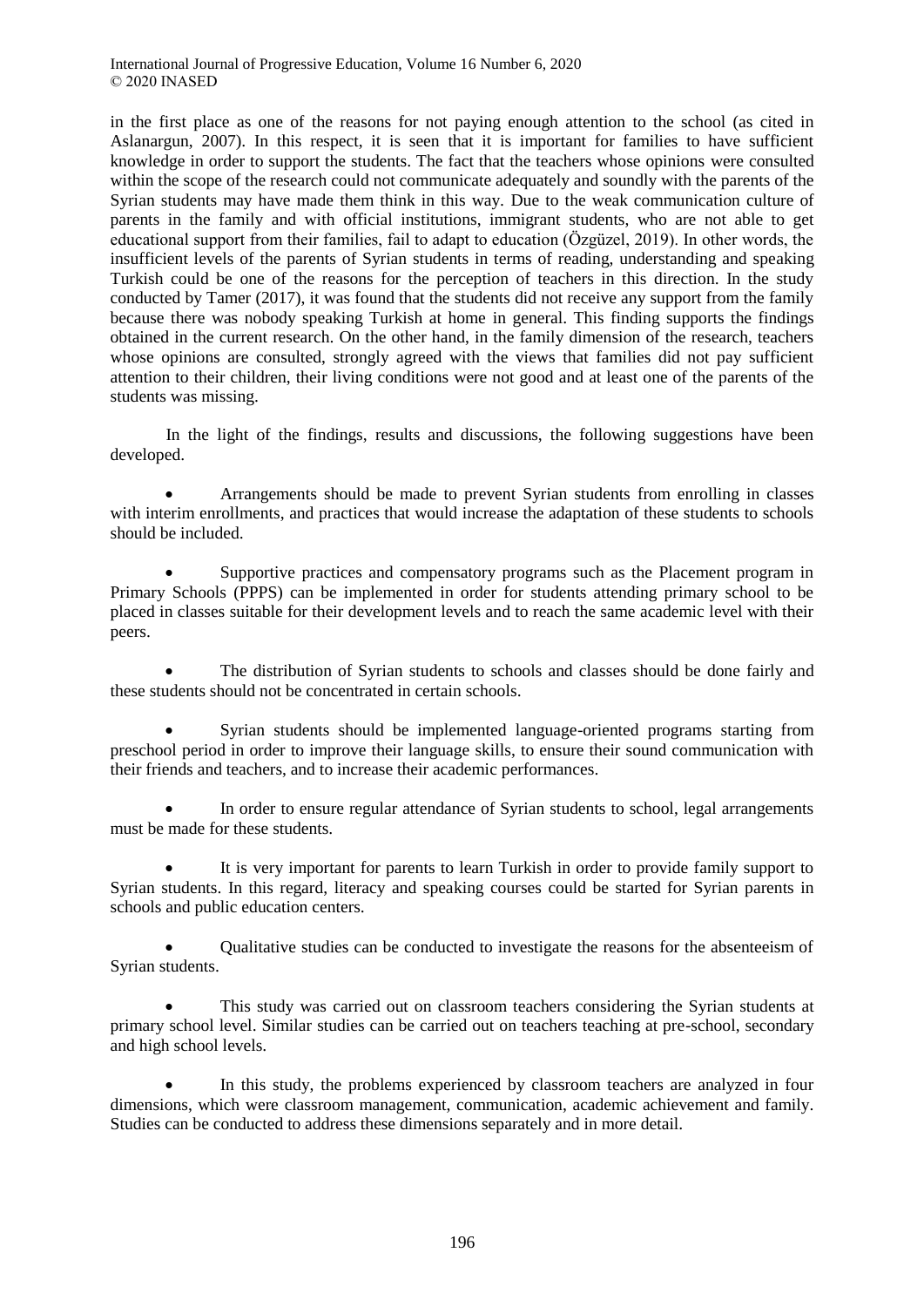### **REFERENCES**

- Alkalay, G. (2020). *İlkokul yöneticilerine ve sınıf öğretmenlerine göre Suriyeli sığınmacı öğrencilerin yaşadıkları sorunlar ve çözüm önerileri* (Yayımlanmamış yüksek lisans tezi). Aydın Adnan Menderes Üniversitesi Sosyal Bilimler Enstitüsü, Aydın.
- Alpaslan, S. (2019). *Sosyal bilgiler öğretmenlerinin Suriyeli öğrenciler hakkındaki görüşlerinin incelenmesi* (Yayımlanmamış yüksek lisans tezi). Akdeniz Üniversitesi Eğitim Bilimleri Enstitüsü, Antalya.
- Aslanargun, E. (2007). Okul-aile işbirliği ve öğrenci başarısı üzerine bir tarama çalışma. *Manas Üniversitesi Sosyal Bilimler Dergisi*, *9*(18), 119-135.
- Altınkurt, Y. (2008). Öğrenci devamsızlıklarının nedenleri ve devamsızlığın akademik başarıya olan etkisi. *Dumlupınar Üniversitesi Sosyal Bilimler Dergisi*, *20*(1), 129-142.
- Altunay-Yılmaz, H. (2018). *Adjustment experiences of Syrian refugees in Turkey: Findings from a community-based participatory research* (Unpublished master thesis). The Graduate School of Social Sciences of Middle East Technical University, Ankara.
- Aykırı, K. (2017). Sınıf öğretmenlerinin sınıflarındaki Suriyeli öğrencilerin eğitim durumlarına ilişkin görüşleri. *Turkish Journal of Primary Education*, *2*(1), 44-56.
- Atlıhan, A. M. (2019). *Göçmen öğrencilerin okul örgütüne uyumunda öğretmen ve okul yöneticilerinin rolleri* (Yayımlanmamış yüksek lisans tezi). Pamukkale Üniversitesi Eğitim Bilimleri Enstitüsü, Denizli.
- Başar, M., Akan, D. & Çiftçi, M. (2018). Mülteci öğrencilerin bulunduğu sınıflarda öğrenme sürecinde karşılaşılan sorunlar. *Kastamonu Education Journal, 26*(5), 1571-1578. doi: 10.24106/kefdergi.427432
- Beyazova-Seçer, A. (2017). *Seeking education beyond refugee: An analysis of Syrian parents' perspectives of their children's education in İstanbul*. (Unpublished doctoral dissertation) Boğaziçi University, Institute for Graduate Studies in Social Sciences: İstanbul.
- Börü, N. & Boyacı, A. (2016). Göçmen öğrencilerin eğitim-öğretim ortamlarında karşılaştıkları sorunlar: Eskişehir ili örneği. *Turkish Studies, 11*(14), 123-158. doi: http://dx.doi.org/10.7827/TurkishStudies.9818
- Bulut, S., Kanat Soysal, Ö. & Gülçiçek, D. (2018). Suriyeli öğrencilerin Türkçe öğretmeni olmak: Suriyeli öğrencilerin eğitiminde karşılaşılan sorunlar. *Uluslararası Türkçe Edebiyat Kültür Eğitim Dergisi, 7*(2), 1210-1238.
- Cırıt-Karaağaç, F. (2018). Educational Problems of Syrian Refugee Students in Elementary Schools. (Unpublished master thesis) Yeditepe University, Institute of Educational Sciences, İstanbul.
- Ciğerci, F. M. & Güngör, F. (2016). The problems encountered by the foreign primary school students from the perspectives of classroom teachers (Bilecik sampling). *Journal of Education and Future*, (10), 137-164.
- Çakmak, Ö. (2018). *Okul yöneticilerinin gözüyle Suriyeli öğrencilerin eğitiminde yaşanan sorunlar ve çözüm önerileri (Kilis örneği)* (Yayımlanmamış yüksek lisans tezi). Gaziantep Üniversitesi Eğitim Bilimleri Enstitüsü, Gaziantep.
- Çelik, T. (2019). Sosyal bilgiler öğretmenlerinin gözünden sınıflarındaki Suriyeli öğrenciler. *Sakarya University Journal of Education, 9*(2), 383-407. doi: 10.19126/suje.549624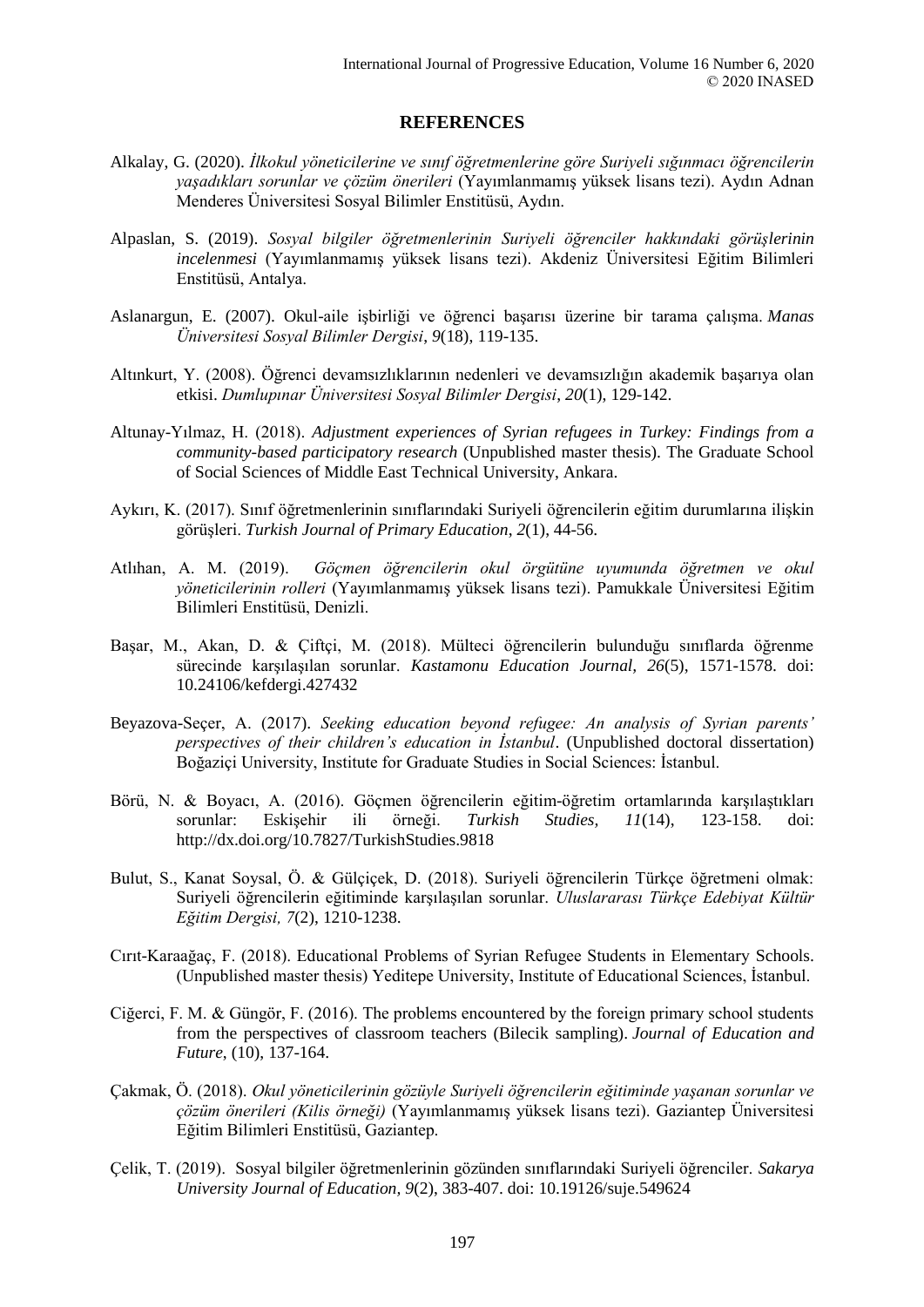- Çınar, M. (2019). *Suriyeli mültecilerin geçici eğitim merkezlerinde aldıkları eğitimin değerlendirilmesi* (Yayımlanmamış yüksek lisans tezi). Çanakkale On Sekiz Mart Üniversitesi Eğitim Bilimleri Enstitüsü, Çanakkale.
- Demir, R. & Okşar, Ş. (2018). Suriyeli öğrencilerin din eğitiminde karşılaşılan sorunlar: Kilis ili örneği. *Çukurova Üniversitesi İlahiyat Fakültesi Dergisi*, 18 (1), 285-312.
- Demirtaş, S. (2019). *Sınıf öğretmenlerinin Suriyeli öğrencilere ilişkin metafor algılarının incelenmesi (Konya örneği)* (Yayımlanmamış yüksek lisans tezi). Necmettin Erbakan Üniversitesi Eğitim Bilimleri Enstitüsü, Konya.
- Duruel, M. (2016). Suriyeli sığınmacıların eğitim sorunu. *Atatürk Üniversitesi İktisadi ve İdari Bilimler Dergisi*, 30 (5), 1399-1414.
- Elis, J. C. (2016). Effects of absenteeism to the learning performance of fourth year students of one national high school in Batangas City, Philippines. *Asia Pacific Journal of Education, Arts and Sciences, 3*(3), 86-93.
- Erdem, C. (2017). Sınıfında mülteci öğrenci bulunan sınıf öğretmenlerinin yaşadıkları öğretimsel sorunlar ve çözüme dair önerileri. *Medeniyet Eğitim Araştırmaları Dergisi*, *1*(1), 26-42.
- Ereş, F. (2015). Türkiye'de göçmen eğitimi sorunsalı ve göçmen eğitiminde farklılığın yönetimi. *Çankırı Karatekin Üniversitesi Sosyal Bilimler Enstitüsü Dergis*i, 6 (2), 17-30. Retrieved from https://dergipark.org.tr/tr/pub/jiss/issue/25891/272819
- Ergen, H. & Şahin, E. (2019). Sınıf öğretmenlerinin Suriyeli öğrencilerin eğitimi ile ilgili yaşadıkları problemler. *Mustafa Kemal Üniversitesi Sosyal Bilimler Enstitüsü Dergisi*, *19*(44), 377-405.
- EU (2012). Migration and Education. Conference Proceeding Book, Larnaca, 15 –17 October.
- Ford, J. & Sutphen, R. D. (1996). *Early intervention to improve attendance in elementary school for at-risk children: A pilot program. Children & Schools, 18(2), 95– 102.* doi:10.1093/cs/18.2.95
- Göç Terimleri Sözlüğü (2020). https://publications.iom.int/system/files/ pdf/iml31\_turkish\_2ndedition.pdf adresinden 22.02.2020 tarihinde edinilmiştir.
- Göç İdaresi Genel Müdürlüğü [GİGM], (2020). https://www.goc.gov.tr/gecici-korumamiz-altindakisuriyeliler adresinden 22.02.2020 tarihinde edinilmiştir.
- Güllüce, E. S. (2019). *Okul öncesi eğitime devam eden bölge çocukları ve Suriyeli mülteci çocukların sosyal becerilerinin ve problem davranışlarının psikometrik özelliklerine göre incelenmesi (Şanlıurfa ili örneği)* (Yayımlanmamış yüksek lisans tezi). Marmara Üniversitesi Eğitim Bilimleri Enstitüsü, İstanbul.
- HBÖGM (2018a). https://hbogm.meb.gov.tr/meb\_iys\_dosyalar/2018\_04/09110022\_09-04- 2018\_\_Ynternet\_BYlteni.pdf. adresinden 23.02.2020 tarihinde edinilmiştir.
- HBÖGM (2018b). http://hbogm.meb.gov.tr/meb\_iys\_dosyalar/2018\_12/03175027\_03-12- 2018\_\_Ynternet\_BYlteni.pdf adresinden 23.02.2020 tarihinde edinilmiştir.
- HBÖGM (2020). https://hbogm.meb.gov.tr/meb\_iys\_dosyalar/2020\_01/27110237\_OCAK\_2020 internet BulteniSunu.pdf. adresinden 23.02.2020 tarihinde edinilmiştir.
- Ishida, K., Nakamuro, M. & Takenaka, A. (2016). The academic achievement of immigrant children in Japan: An empirical analysis of the assimilation hypothesis. *Educational Studies in Japan*, *10*, 93-107. doi: https://doi.org/10.7571/esjkyoiku.10.93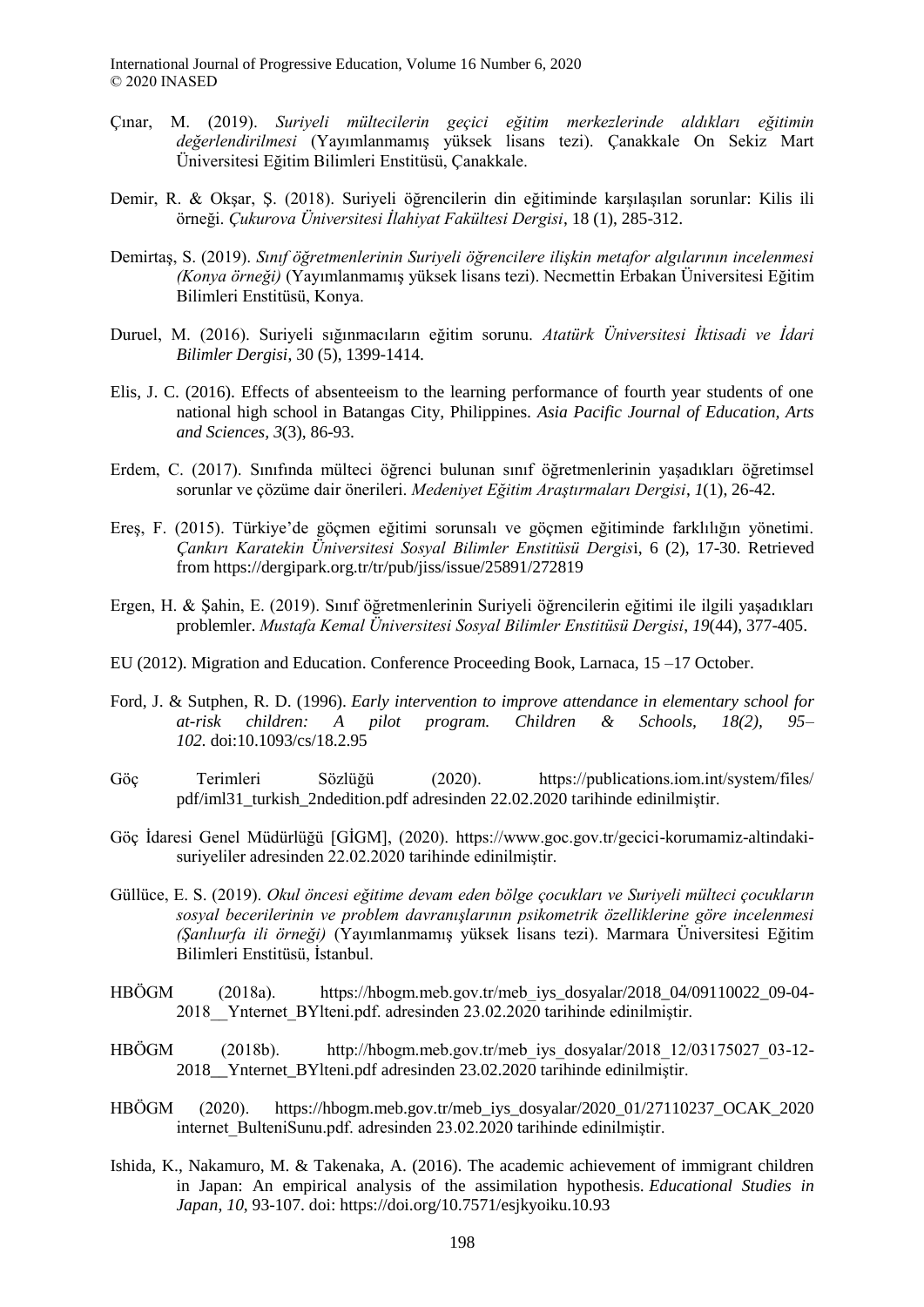- Jafari, K. K., Tonga, N. & Kışla, H. (2018). Suriyeli öğrencilerin bulunduğu sınıflarda görev yapan sınıf öğretmenlerinin görüşleri ve uygulamaları. *Academy Journal of Educational Sciences*, *2*(2), 134-146. doi: https://doi.org/10.31805/acjes.479232
- Kalaycı, S. (2008). SPSS uygulamalı çok değişkenli istatistik teknikleri. Ankara: Asil Yayın Dağıtım.
- Karasar, N. (2003). *Bilimsel araştırma yöntemi* (12. baskı). Ankara: Nobel Yayın Dağıtım.
- Kardeş, S. & Akman, B. (2018). Suriyeli mültecilerin eğitimine yönelik öğretmen görüşleri. *İlköğretim Online*, *17*(3), 1224-1237. doi: 10.17051/ilkonline.2018.466333
- Kaya, İ. (2020). *Sınıfında Suriyeli öğrencisi bulunan öğretmenlerin sınıf yönetiminde karşılaştığı sorunların incelenmesi* (Yayınlanmamış yüksek lisans tezi). Kırşehir Ahi Evran Üniversitesi Sosyal Bilimler Enstitüsü, Kırşehir.
- Kaya-Değer, Z. (2019). *Okul öncesi dönemdeki Suriyeli çocukların sosyal duygusal uyum becerilerinin farklı değişkenler açısından incelenmesi* (Yayımlanmamış yüksek lisans tezi). Marmara Üniversitesi Eğitim Bilimleri Enstitüsü, İstanbul.
- Kiremit, R. F., Akpınar, Ü. & Tüfekci-Akcan, A. (2018). Suriyeli öğrencilerin okula uyumları hakkında öğretmen görüşleri. *Kastamonu Eğitim Dergisi*, 26(6), 2139-2149. doi:10.24106/kefdergi.428598
- Koçak, A. (2017). *2005 Sosyal Bilgiler programının kalabalık sınıflarda uygulanabilirliği hakkında öğretmen görüşleri* (Yayımlanmamış yüksek lisans tezi). Gaziosmanpaşa Üniversitesi Eğitim Bilimleri Enstitüsü, Tokat.
- Levent, F. & Çayak, S. (2017). Türkiye'de Suriyeli öğrencilerin eğitimine yönelik okul yöneticilerinin görüşleri. *Hasan Ali Yücel Eğitim Fakültesi Dergisi, 14-1*(27), 21-46.
- Martin, N. K., Yin, Z. & Baldwin, B. (1998). *Classroom management training, class size and graduate study: Do these variables İmpact teachers' beliefs regarding classroom management style?.* Paper presented at the Annual Conference of the American Educational Research Association, San Diego, CA., April.
- Mercan Uzun, E. & Bütün, E. (2016). Okul öncesi eğitim kurumlarındaki Suriyeli sığınmacı çocukların karşılaştıkları sorunlar hakkında öğretmen görüşleri. *Uluslararası Erken Çocukluk Eğitimi Çalışmaları Dergisi*, *1*(1), 72-83.
- Miller, J. (2009). Teaching refugee learners with interrupted education in science: vocabulary, literacy and pedagogy. *International Journal of Science Education. 31*(4), 571-592. doi: https://doi.org/10.1080/09500690701744611
- Milli Eğitim Bakanlığı. (2014). Yabancılara yönelik eğitim-öğretim hizmetleri. *Web:*  http://mevzuat.meb.gov.tr/dosyalar/1715.pdf Erişim tarihi: 21.02.2020
- OECD. (2015). Immigrant Students at School: Easing the Journey Towards İntegration. OECD Publishing. doi:<https://dx.doi.org/10.1787/9789264249509-en>
- Özcan, A. S. (2018). Çokkültürlülük bağlamında Türkiye'nin Suriyeli öğrencilere yönelik eğitim politikası. *PESA International Journal of Social Studies*, 4 (1), 17-29.
- Özdemir, Ç. (2016). *Sivas ilinde öğrenim gören yabancı uyruklu öğrencilerin okul iklimine etkisine ilişkin görüşlerin incelenmesi* (Yayımlanmamış yüksek lisans tezi). Cumhuriyet Üniversitesi Eğitim Bilimleri Enstitüsü, Sivas.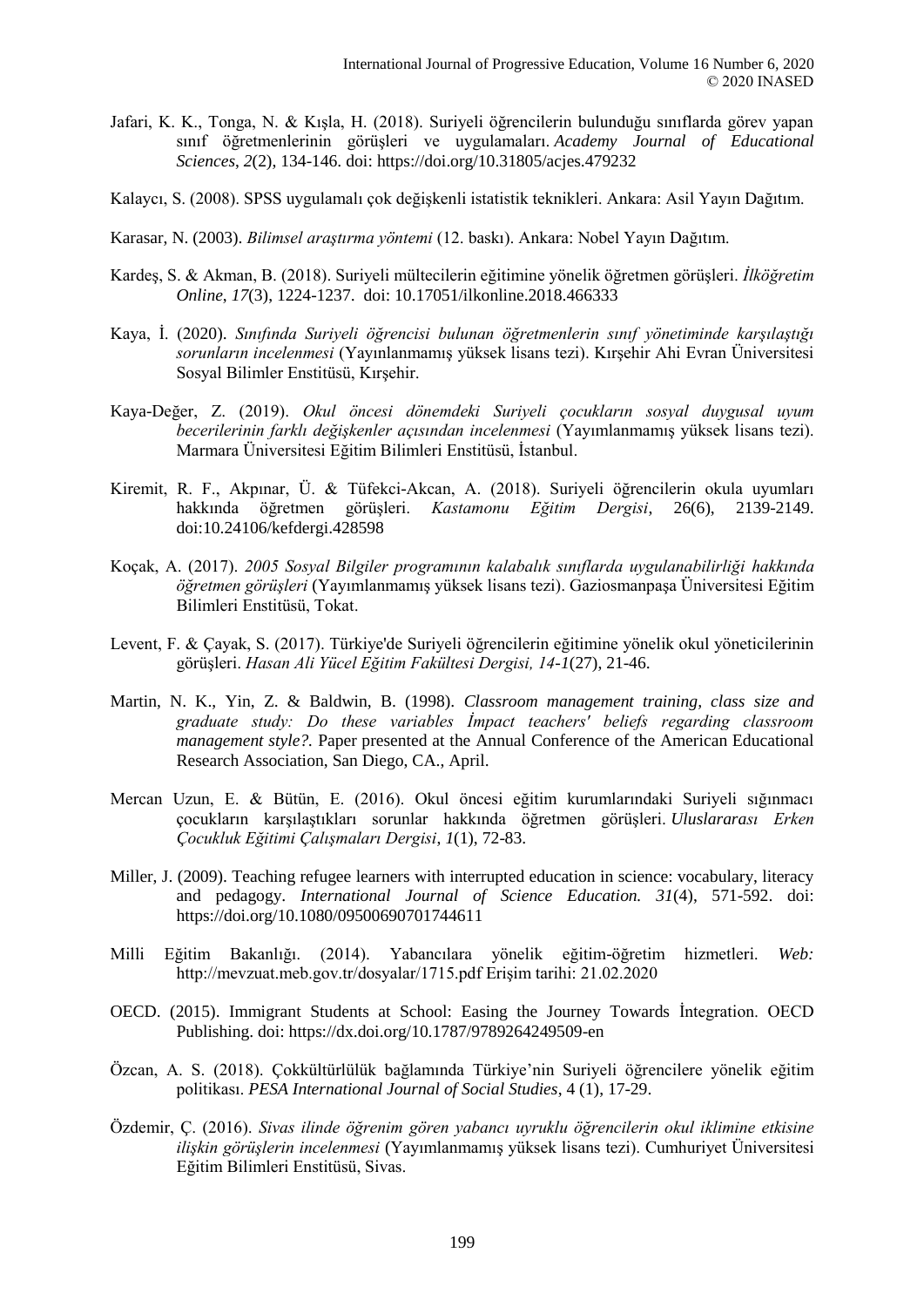- Özenç, E. & Saat, F. (2019). Sınıf öğretmenlerinin Suriyeli öğrencilerin eğitiminde karşılaştığı sorunlar. *International Journal of Active Learning , 4*(2) , 60-74 .
- Özgün, E. (2019). *İlkokul öğretmenlerinin Suriyeli öğrencilerin akademik başarı ve okul ortamı uyumuna ilişkin gözlemlerinin incelenmesi* (Yayımlanmamış yüksek lisans tezi). Necmettin Erbakan Üniversitesi Eğitim Bilimleri Enstitüsü, Konya.
- Özgüzel, S. (2019). Suriyeli göçmenlerin entegrasyonunda eğitim ve kültürlerarası iletişimin önemi; Hollanda örneğinden çıkarılacak sonuçlar. *Anadolu Üniversitesi İletişim Bilimleri Fakültesi Dergisi, 27*(2), 236-246.
- Palladino, J. M. (2008). Identifying a theoretical perspective to meet the educational needs of twicemigrated sudanese refugees. *Journal of Ethnographic & Qualitative Research, 2*, 197-2004.
- Sahin, S. & Sümer, S. (2018). The problems experienced in the integration process of Syrian students into the Turkish Education System. *Universal Journal of Educational Research*, *6*(5), 909- 918. doi: 10.13189/ujer.2018.060512
- Sarıtaş, E., Şahin, Ü. & Çatalbaş, G. (2016). İlkokullarda yabancı uyruklu öğrencilerle karşılaşılan sorunlar. *Pamukkale Üniversitesi Sosyal Bilimler Enstitüsü Dergisi*, *25*(1), 208-229.
- Savaşkan, M. (2019). *Teaching Turkish to Syrian refugee students: Teacher perceptions* (Unpublished master thesis). The Graduate School of Education of İhsan Doğramacı Bilkent University, Ankara.
- Sayın, Y., Usanmaz, A. & Aslangiri, F. (2016). Uluslararası göç olgusu ve yol açtığı etkiler: Suriye göçü. *Karamanoğlu Mehmetbey Üniversitesi Sosyal ve Ekonomik Araştırmalar Dergisi*, 18 (31), 1-13.
- Seydi, A. R. (2014). Türkiye'nin Suriyeli sığınmacıların eğitim sorununun çözümüne yönelik izlediği politikalar. *SDÜ Fen Edebiyat Fakültesi Sosyal Bilimler Dergisi*, 31, 267-305.
- Sezgin, A. A. & Yolcu, T. (2016). Göç ile gelen uluslararası öğrencilerin sosyal uyum ve toplumsal kabul süreci. *Humanitas, 4*(7), 417-436. doi: 10.20304/husbd.14985
- Şimşir, Z. & Dilmaç, B. (2018). Yabancı uyruklu öğrencilerin eğitim gördüğü okullarda öğretmenlerin karşılaştığı sorunlar ve çözüm önerileri. *İlköğretim Online*, *17*(3), 1719-1737. doi: 10.17051/ilkonline.2018.466425
- Tamer, M. G. (2017). Geçici koruma kapsamındaki Suriyeli çocukların Trabzon devlet okullarındaki durumu. *Göç Dergisi (GD)*, 4(1), 119-152.
- Taskin, P. & Erdemli, O. (2018). Education for Syrian refugees: problems faced by teachers in Turkey. *Eurasian Journal of Educational Research*, *18*(75), 155-178. doi: 10.14689/ejer.2018.75.9
- Toker Gokce, A. & Acar, E. (2018). School principals' and teachers' problems related to the education of refugee students in Turkey. *European Journal of Educational Research*, *7*(3), 473-484. doi: 10.12973/eu-jer.7.3.473
- Tösten, R. (2019). Fiziksel düzenlemeler/sınıf ve materyal organizasyonu. Sarıgöz, O., Tösten, R. Ve Baş, M. (Ed.) *Sınıf yönetimi* içinde (ss. 135-150). Ankara: Anı yayıncılık.

TDK (2020). https://sozluk.gov.tr/ adresinden 22.02.2020 tarihinde edinilmiştir.